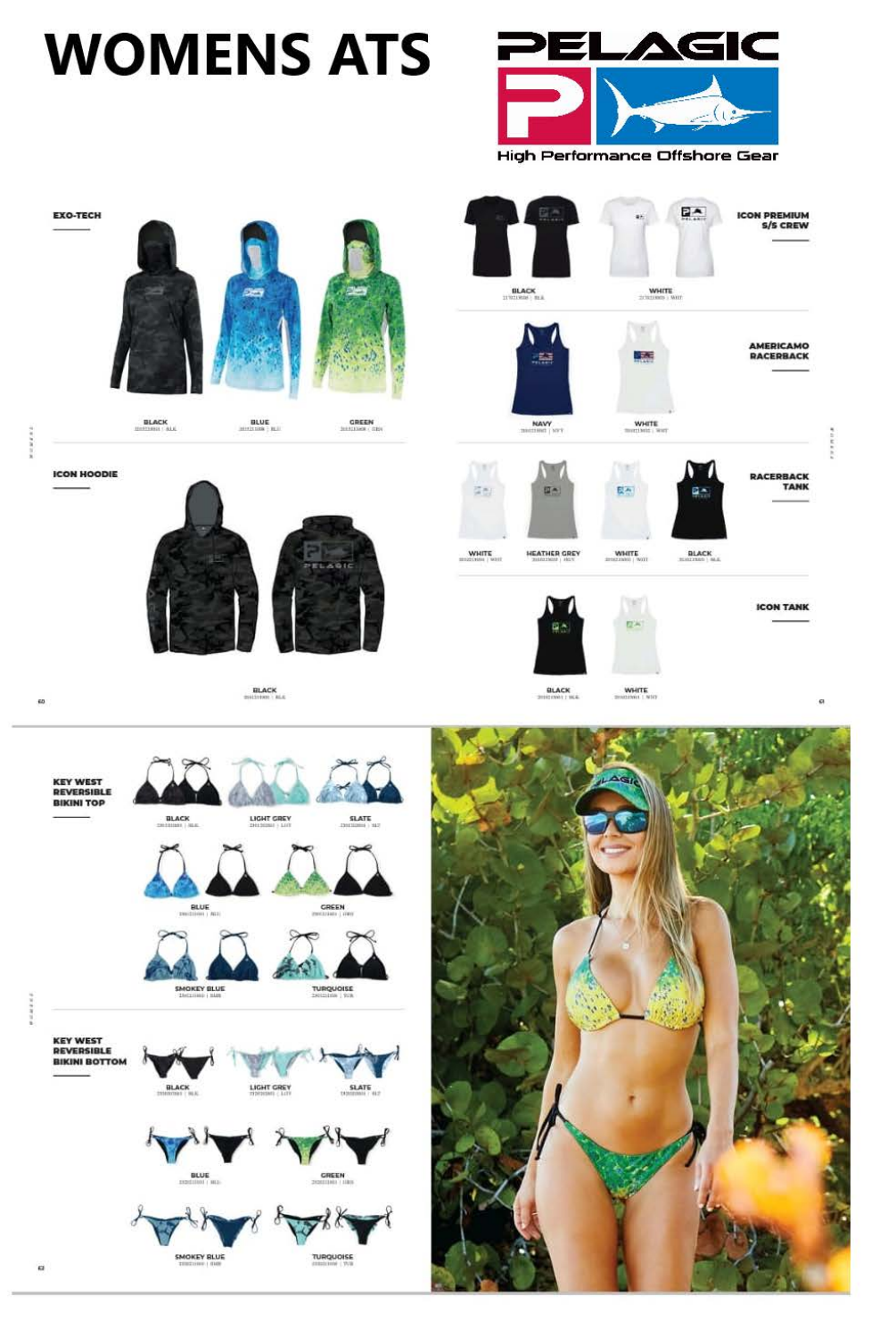Pgm: icr502\_jpg

| PQM. ICLOUZ<br>. Ibd                      | r Tille - | ∪ / • ೨೨ ಕೆ… |  |
|-------------------------------------------|-----------|--------------|--|
| ----------------Immediate ATS w/Images (1 |           |              |  |

| Sort Lev       | Category  | CurrencUSD   | ATS Based * Start Dat |                   |                   |             |
|----------------|-----------|--------------|-----------------------|-------------------|-------------------|-------------|
|                |           |              |                       |                   | Cancel Da         |             |
| Sort Leve      | None      | Min Un 0     |                       |                   |                   |             |
|                |           |              | Include O Y           |                   | At Once O         | N           |
| Sort Leve      | None      | Max Un 0     |                       |                   |                   |             |
|                |           |              | ATS Roll              | N                 | Honor Block Y     |             |
| Sort Leve      | None      |              |                       |                   |                   |             |
|                |           | N Lot List:  |                       |                   |                   |             |
|                |           |              | Include MS N          |                   | Include P         | N           |
| Sort Leve      | None      | N Consolidat |                       |                   |                   |             |
|                |           |              | Show 'Max N           |                   | Include Clr       | $\mathbb N$ |
| Warehouse      | 10        | 0 Random     | Skip Style/Color ifN  |                   | Inc Markdown N    |             |
|                |           |              | No Image Excel RepoN  |                   | Exclude At        | N           |
| N Merge Col/3: |           |              |                       |                   |                   |             |
|                |           |              | Print Report Tot      | $0 \qquad \qquad$ | Wholesale DI 0    |             |
| Selecti        |           |              |                       |                   |                   |             |
| I Exclude:     | N Random: |              |                       |                   |                   |             |
|                |           |              |                       |                   | Discontin Include |             |
| Beg Val        |           | End Val      |                       |                   |                   |             |
|                |           |              |                       |                   | Carry Ove Include |             |
|                |           |              |                       |                   | Block OverInclude |             |
|                |           |              |                       |                   | Turnover Include  |             |
|                |           |              |                       |                   |                   |             |
|                |           |              |                       |                   | Cut off D         |             |
|                |           |              |                       |                   | Begin Dat         |             |

/usr/common/fc/images/10/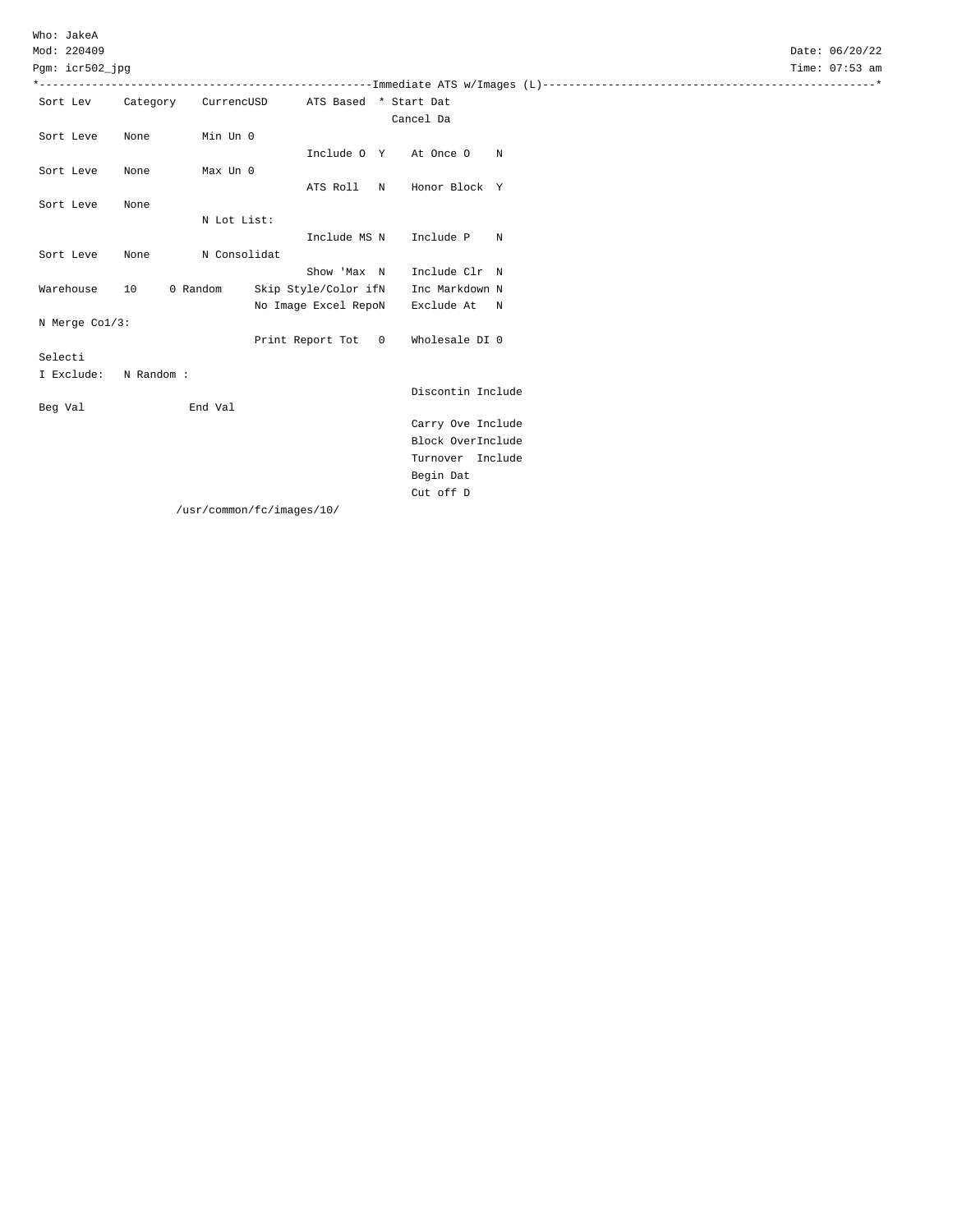### 2010213000-BLK Dorado Icon Blue Racerback Tnk

 $R^A$ 



2010213000-WHT Dorado Icon Blue Racerback Tnk



### 2010213001-BLK Block if < Date 07/01/21 Dorado Icon Green Tank





2010213001-WHT Block if < Date 07/01/21 Dorado Icon Green Tank



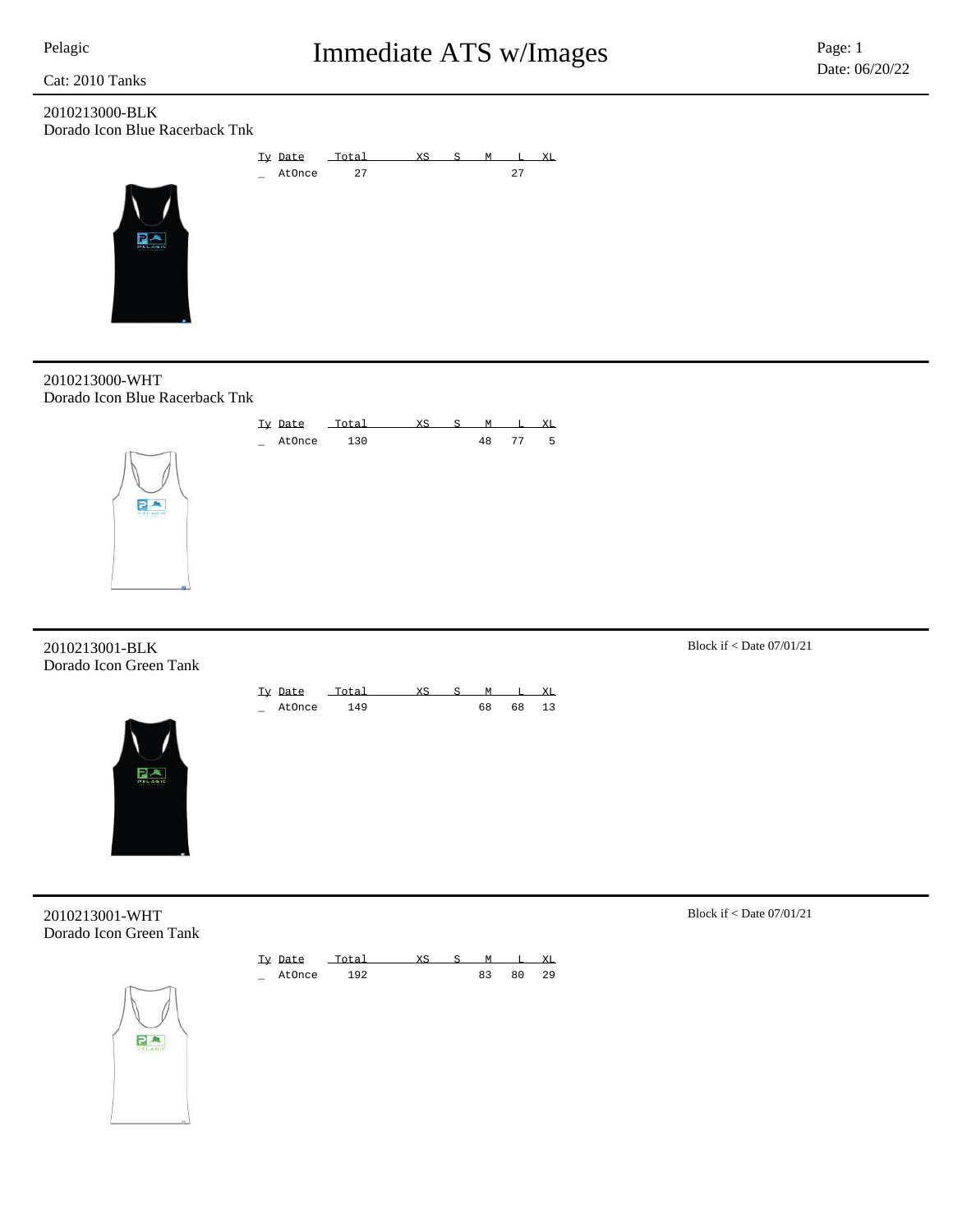### 2010213003-HGY Fish Camo Black Racerback Tank

 $R_{\text{max}}$ 



### 2010213004-WHT Fish Camo Slate Racerback Tank



### 201021300S-TAB Tank - Fishtail Blue Marlin



Ty Date Total XS S M L XL \_ AtOnce 3 2 1

201021303S-HBK Tank - Fishtail Dorado



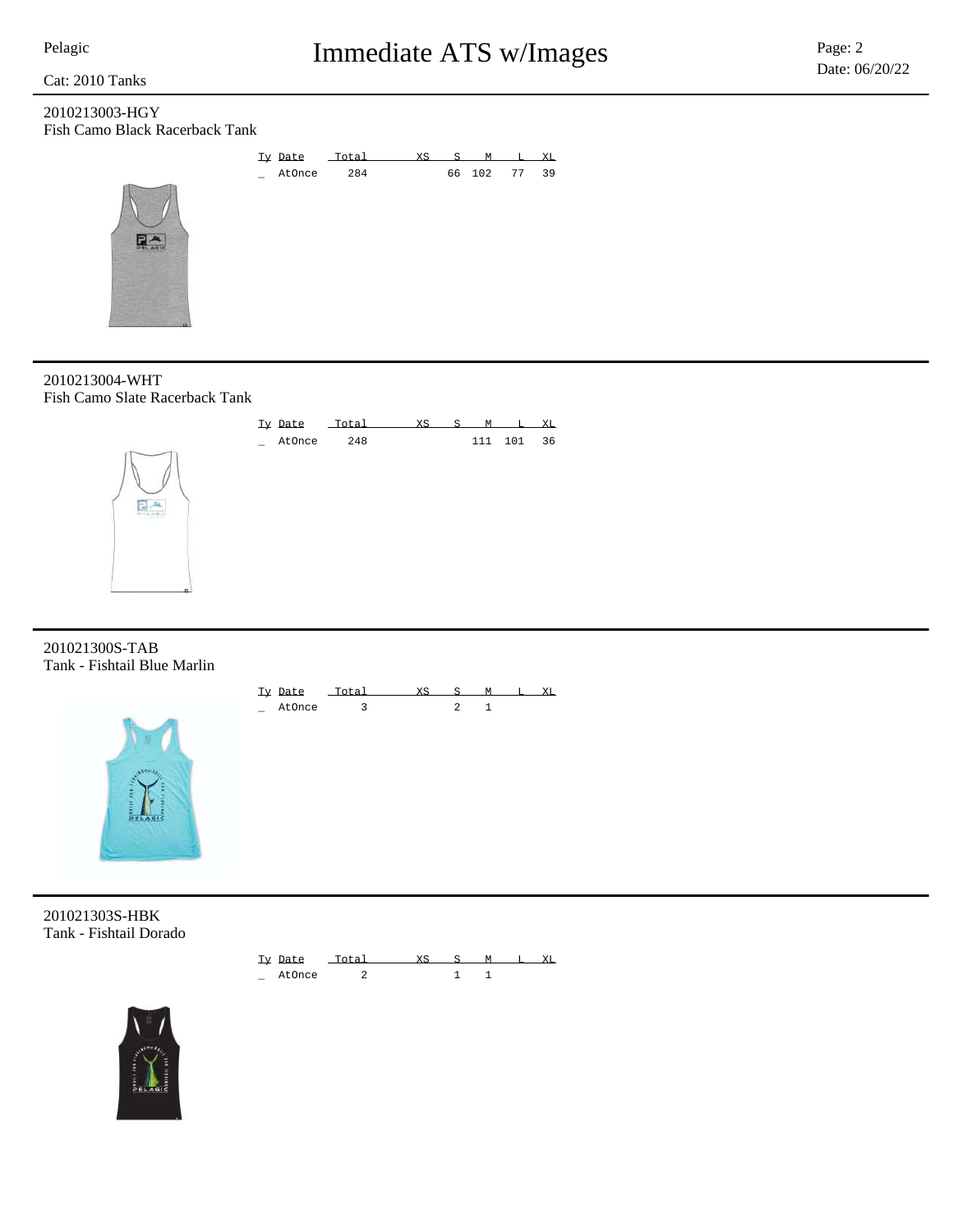2010221001-BLK Game Fish Premium Tank



| Ty Date | Total | XS | $S_{\perp}$ | м  |    | XT. |
|---------|-------|----|-------------|----|----|-----|
| AtOnce  | 143   | 14 | 29          | 39 | 40 | 21  |
|         |       |    |             |    |    |     |
|         |       |    |             |    |    |     |
|         |       |    |             |    |    |     |
|         |       |    |             |    |    |     |
|         |       |    |             |    |    |     |
|         |       |    |             |    |    |     |

Ty Date Total XS S M L XL \_ AtOnce 194 16 42 59 49 28

2010221001-LBL Game Fish Premium Tank



2010221001-SMB Game Fish Premium Tank



| Tv Date | - a |    |     |    | XТ. |
|---------|-----|----|-----|----|-----|
| AtOnce  | 107 | 43 | 56. | 55 | 27  |

2010221001-WHT Game Fish Premium Tank



| Ty Date |     |    | M  |    | XT. |
|---------|-----|----|----|----|-----|
| AtOnce  | 194 | 42 | 55 | 57 | -28 |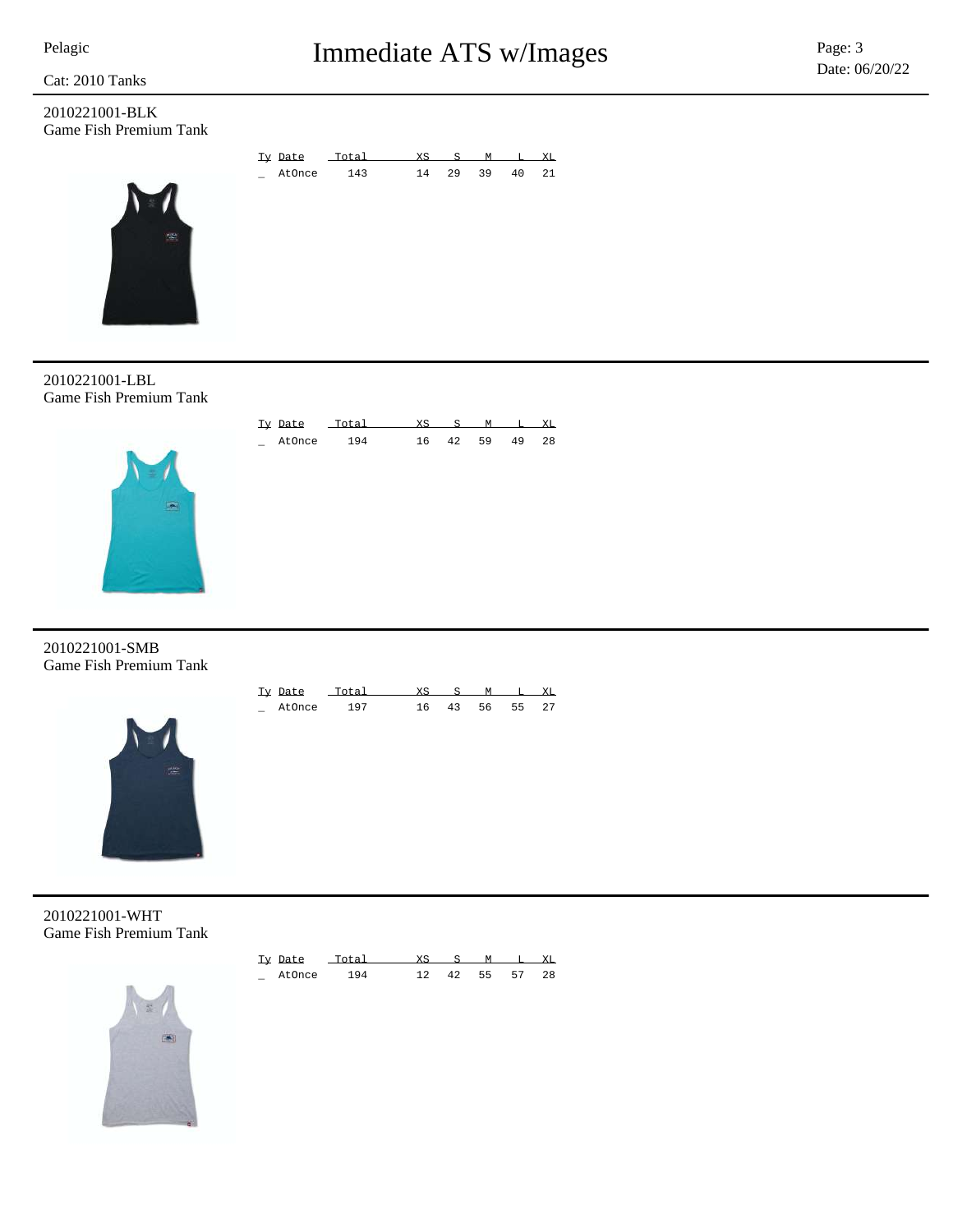

### 2010221010-SMB Double FL- Premium Tank







201022101S-BLK Premium Tank- Twillight



| Ty Date |     |  |    |    |
|---------|-----|--|----|----|
| AtOnce  | 122 |  | 46 | 82 |

201022101S-WHT Premium Tank- Twillight



| Ty Date | Total | <b>XS</b> | - 50 |    | XT.    |
|---------|-------|-----------|------|----|--------|
| AtOnce  | 268   |           |      | 28 | 97 103 |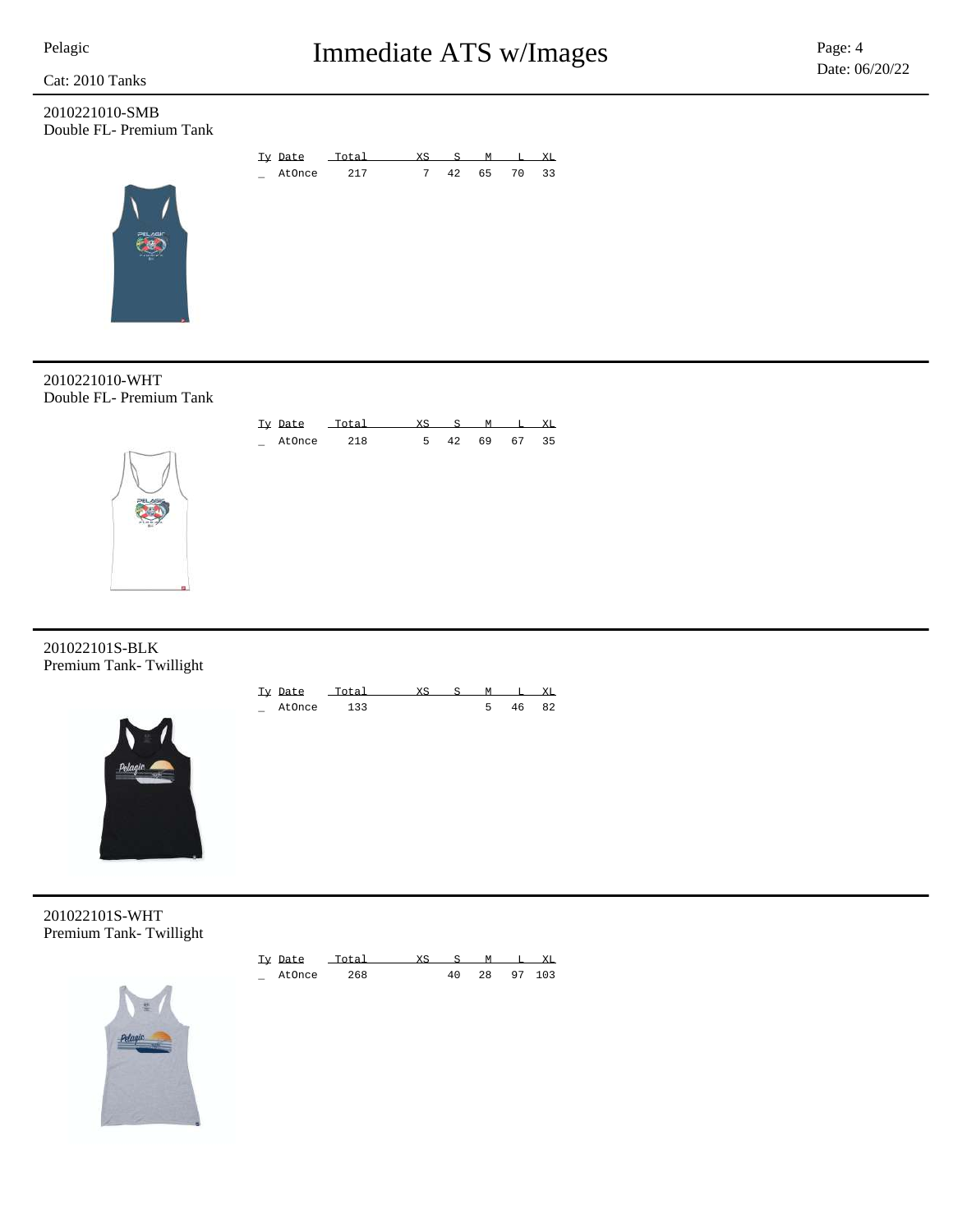### 201022102S-TAB Premium Tank- Dorado





### 201022103S-SMB Premium Tank- Sailfish

|                        |  | Ty Date Total XS S M T. |  |  | XT. |
|------------------------|--|-------------------------|--|--|-----|
| 13 22 55<br>AtOnce 176 |  |                         |  |  | 86  |

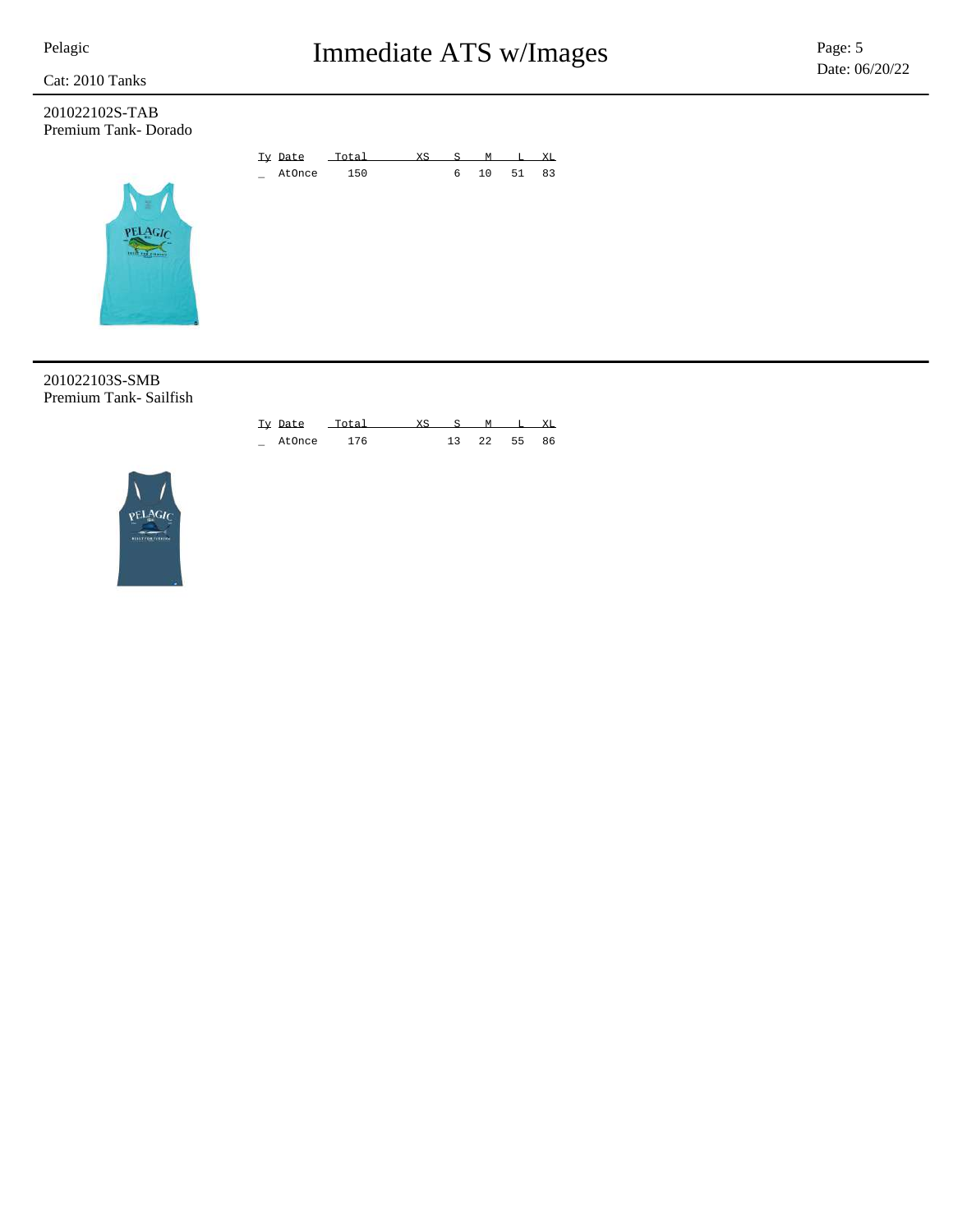2015202001-WHT Ultratek - Fish Camo



2015211000-SMB Ultratek - Fish Camo Lt Grey



2015211005-SMB Ultratek Hoodie - Gyotaku



2015211005-TUR Ultratek Hoodie - Gyotaku





\_ AtOnce 960 310 296 216 138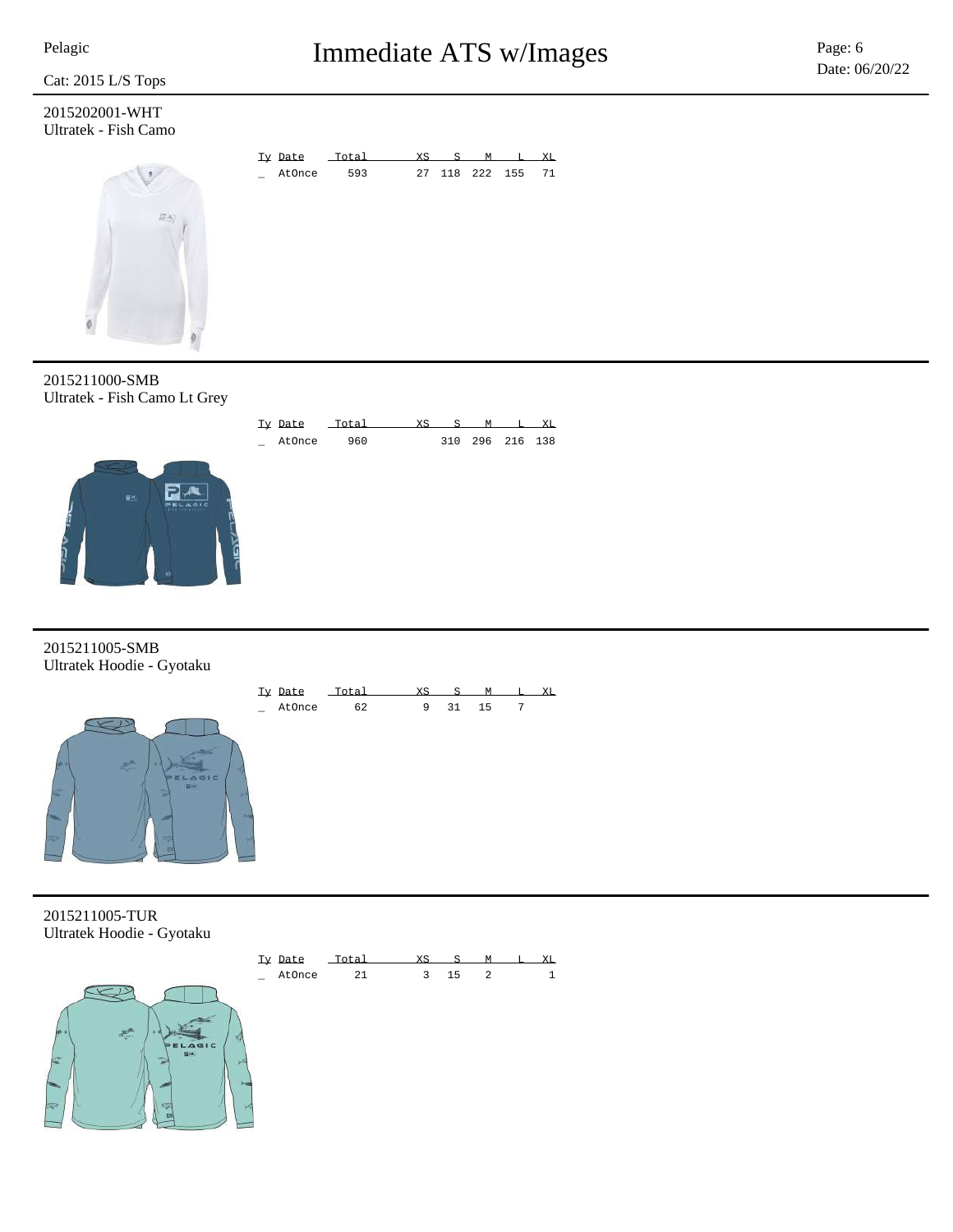### 2015211006-BLU Ultratek Hoodie - Dorado



2015211006-GRN Ultratek Hoodie - Dorado



2015211007-BLU Solar Pro - Dorado



| Ty Date | Total | XS       | M |            | XT. |
|---------|-------|----------|---|------------|-----|
| AtOnce  | 331   | $\alpha$ |   | 50 116 113 | 43  |

2015211007-GRN Solar Pro - Dorado



| Ty Date |     |  | м |                    | XT. |
|---------|-----|--|---|--------------------|-----|
| AtOnce  | 985 |  |   | 34 266 316 246 123 |     |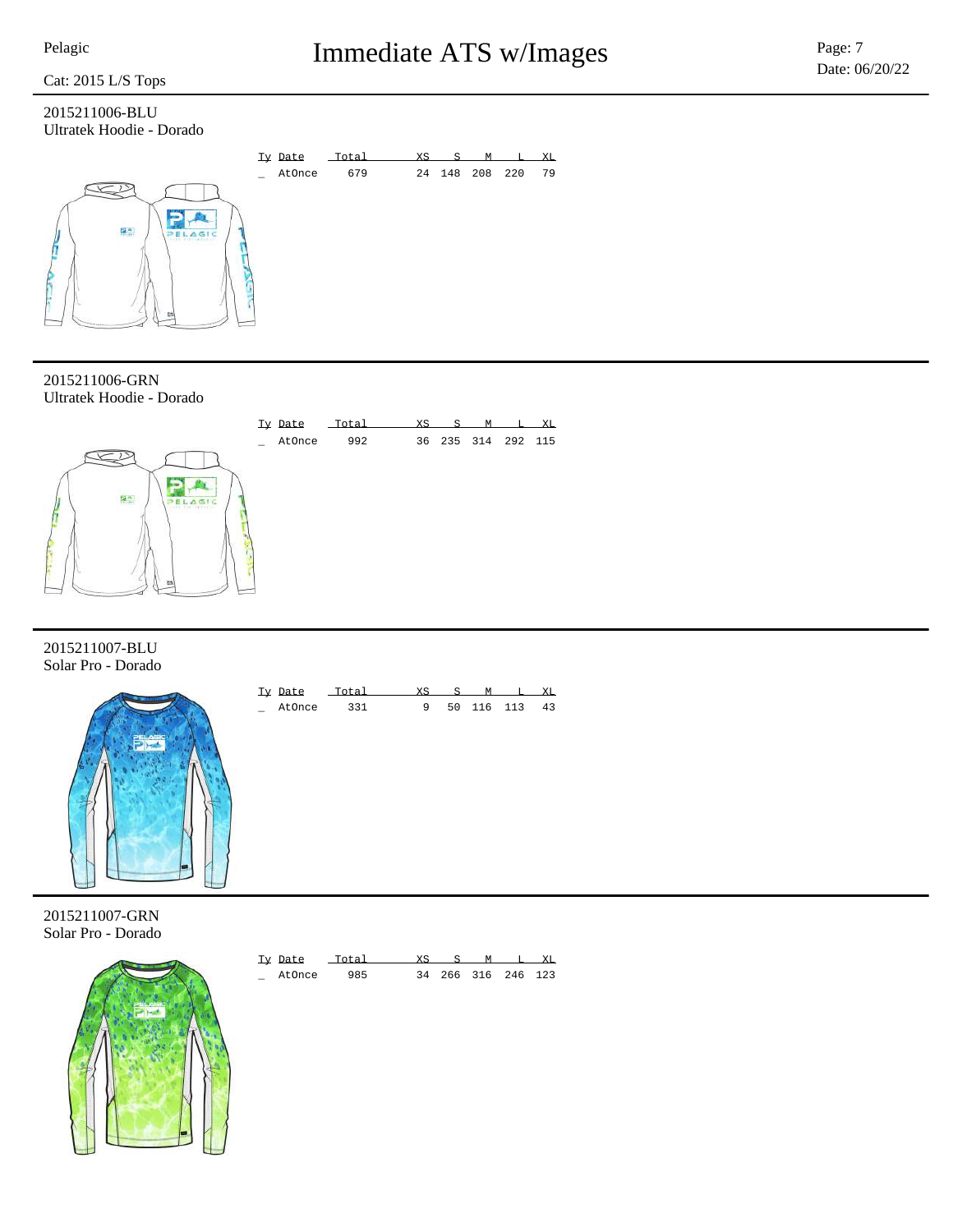2015211008-BLU Exo-Tech - Dorado



2015211008-GRN Exo-Tech - Dorado



2015213000-GRY Ultratek - Fish Camo



2015213001-BLK Exo-Tech - Fish Camo



| Ty Date | Total | $X \subseteq$ | M |                | XT. |
|---------|-------|---------------|---|----------------|-----|
| AtOnce  | 500   |               |   | 23 103 142 170 | 62  |

\_ AtOnce 497 32 101 142 146 76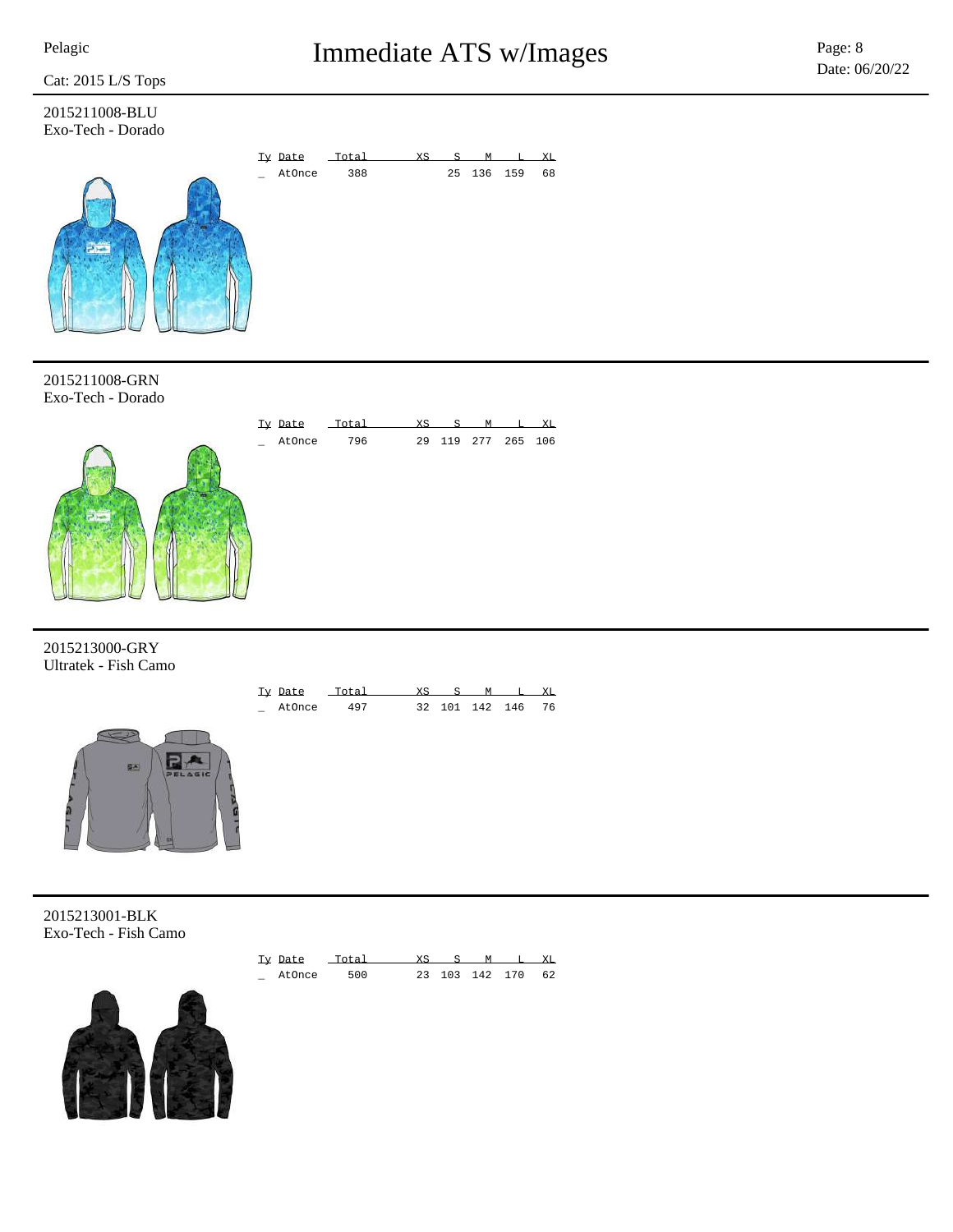

## Pelagic **Pelagic Page: 9** Immediate ATS w/Images Page: 9

### 2015213010-AQU Aquatek Hooded



2015213010-LBL Aquatek Hooded



201521301S-WHT AquaTek - Yellowfin Tuna



201521302S-TUR AquaTek - Sailfish

**ELAGI** 



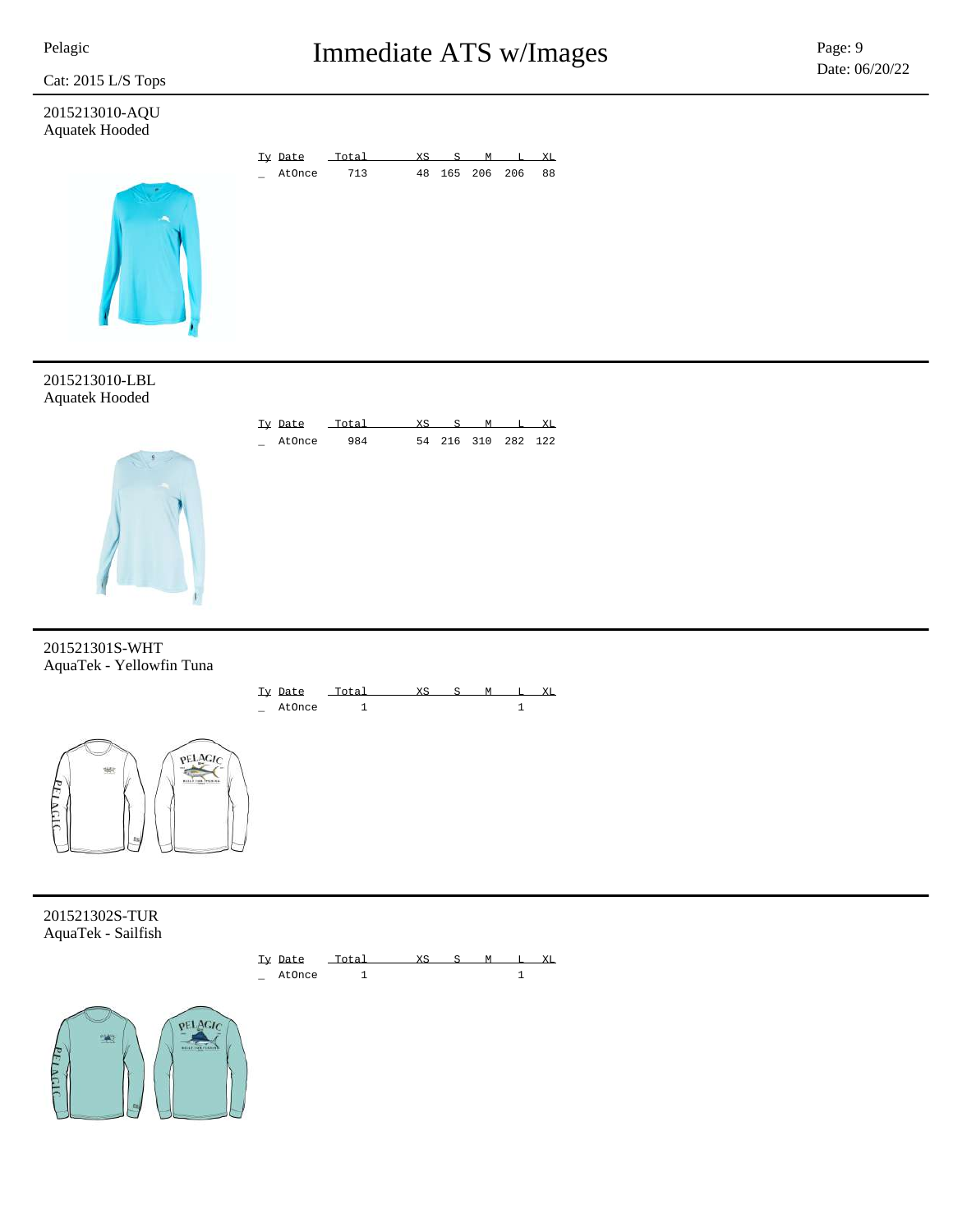201521305S-SLT AquaTek Hoodie - Sailfish



2015221015-LBL AquaTek Hooded - Dorado PR



2015221015-WHT AquaTek Hooded - Dorado PR



| Ty Date | $T \cap T = 1$ |     |    |      | XT. |
|---------|----------------|-----|----|------|-----|
| AtOnce  | 162            | 4 Q | 63 | - 28 | 27  |

2015221016-SMB AquaTek Hooded - Marlin PR



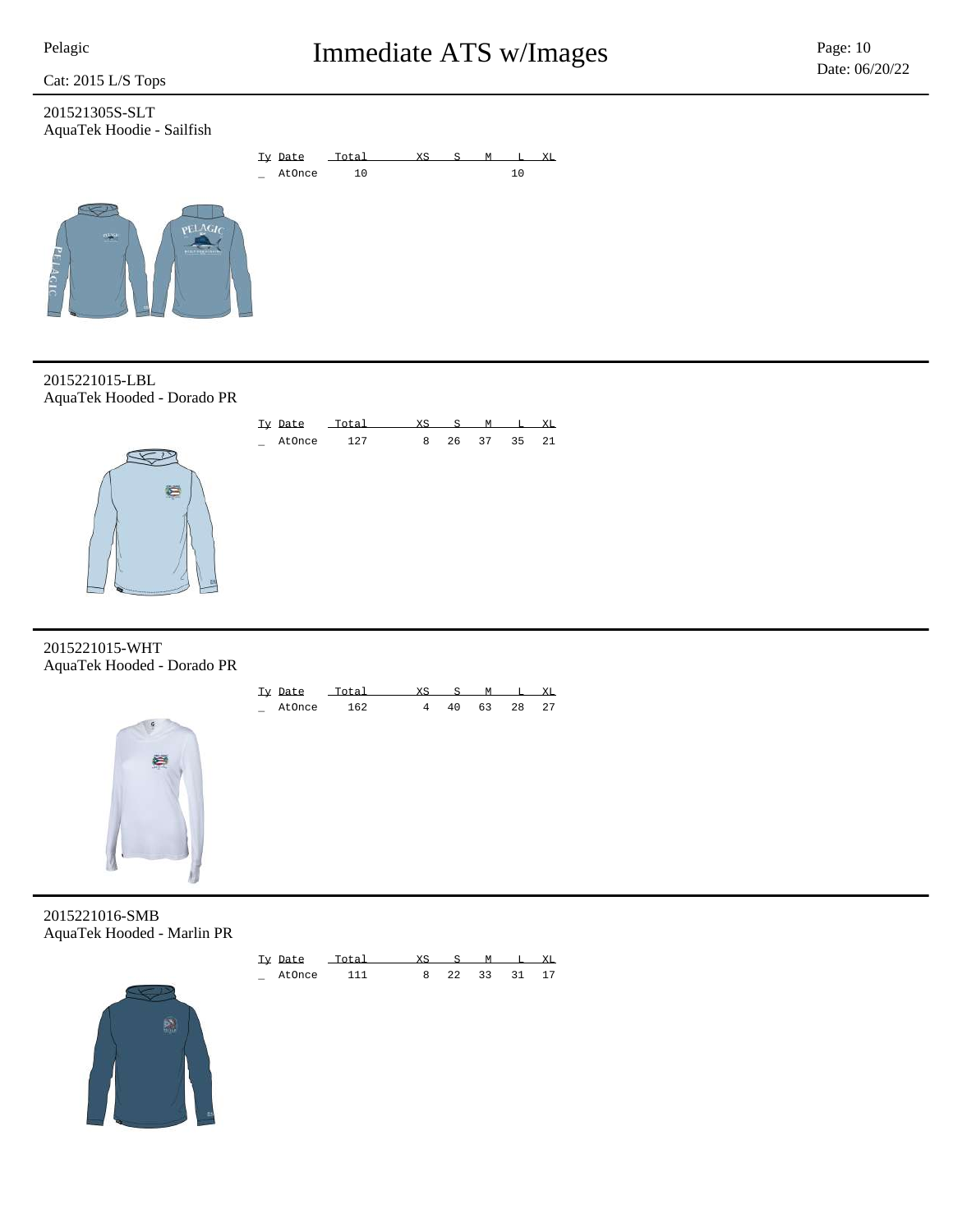2015221016-TUR AquaTek Hooded - Marlin PR





2015221019-SMB AquaTek - Wahoo FL



201522101S-WHT Pro Team 3.1 -AquaTek Hood Wms



2015221020-SMB AquaTek Hooded - Double FL



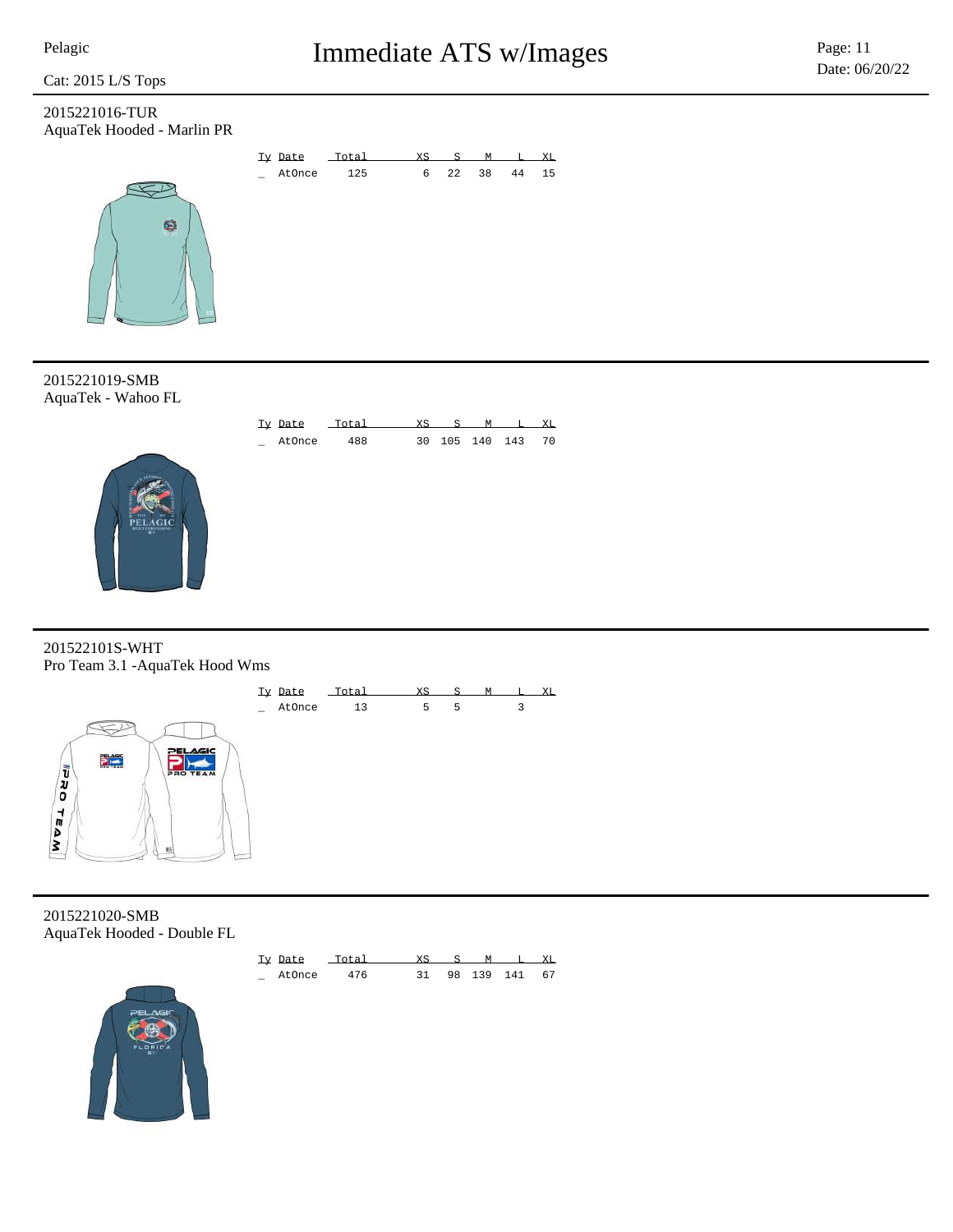2015221023-SMB AquaTek - Rooster Fish CR



Ty Date Total XS S M L XL \_ AtOnce 398 28 81 115 118 56

2015221024-SMB AquaTek Hooded - Sailfish CR



201522105S-SLT AquaTek- Twillight

| Ty Date |     |     | - 92 |    |    | XT. |
|---------|-----|-----|------|----|----|-----|
| AtOnce  | ว∩1 | -21 | 65   | 81 | 69 | 65  |



201522106S-TUR AquaTek- Dolphin Fish



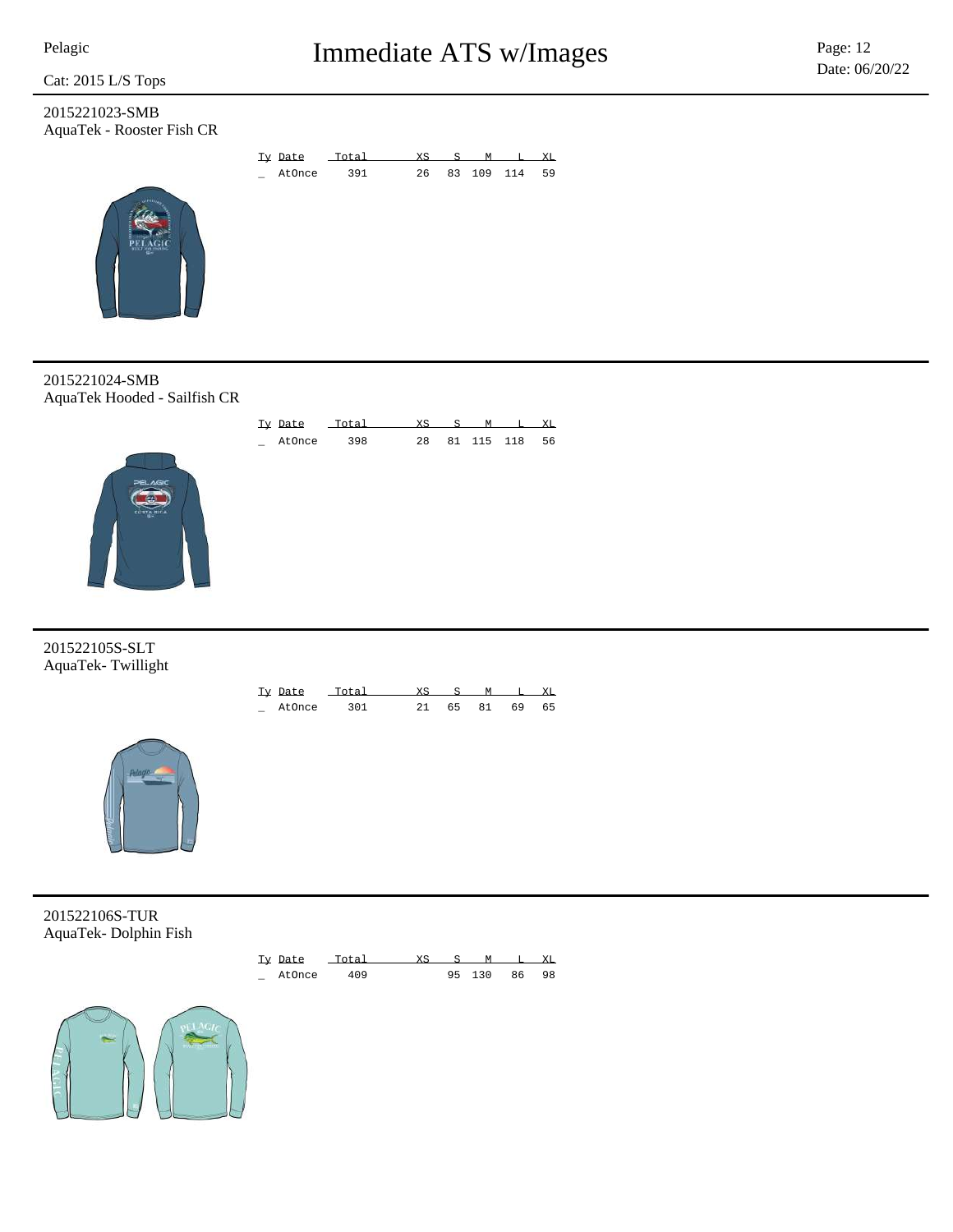**LAGI** 

### Cat: 2015 L/S Tops

### 201522107S-WHT AquaTek- Blue Marlin



201522108S-SLT AquaTek Hood- Dolphin Fish



201522109S-TUR AquaTek Hood- Sailfish



201522112S-WHT AquaTek Hood- Twillight



Ty Date Total XS S M L XL \_ AtOnce 392 98 110 100 84

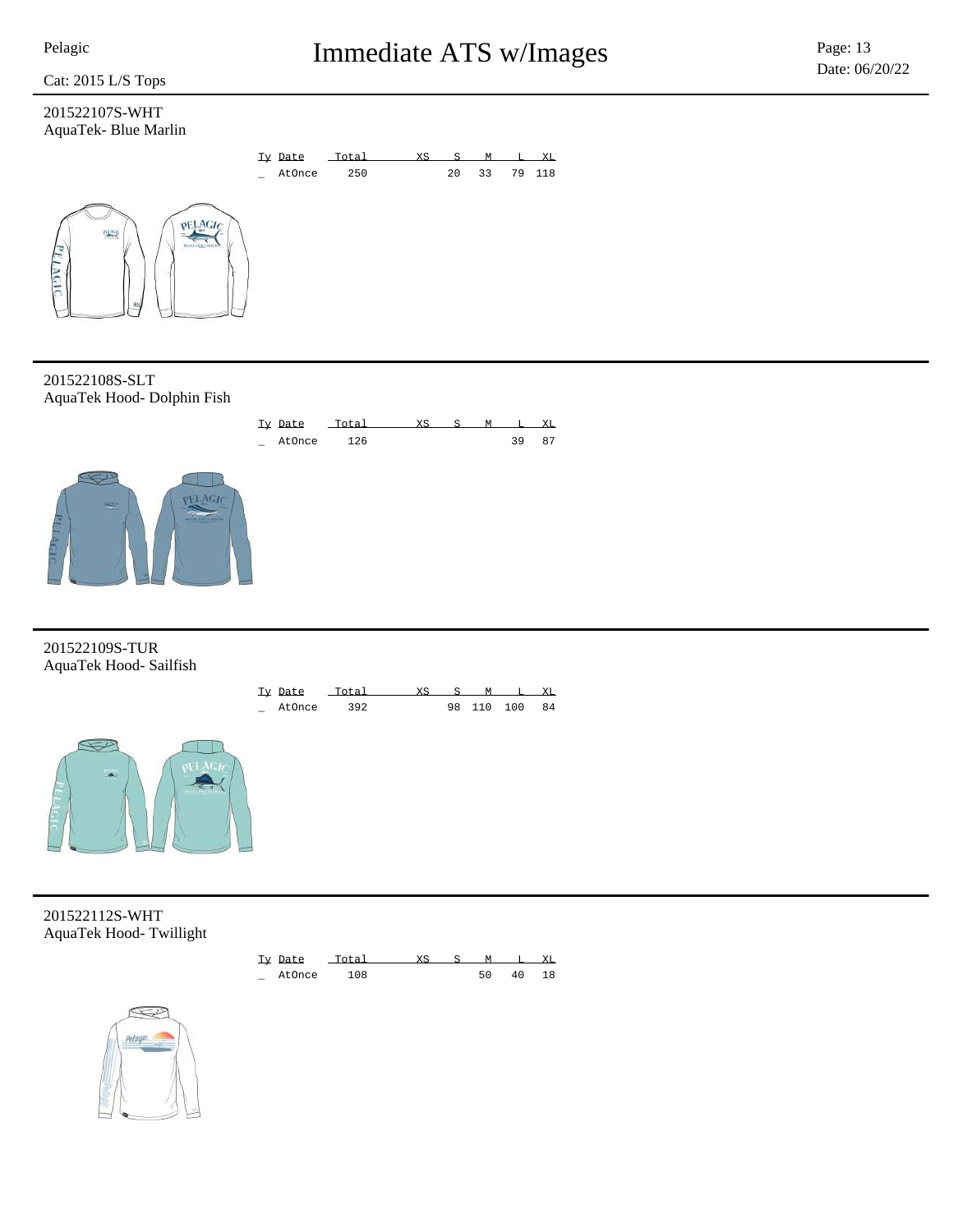Cat: 2032 Active Shorts

2001211001-BLU Ocean Master - Dorado



2001211001-GRN Ocean Master - Dorado



2032213000-BLK Pez Vela - Fish Camo Short

| Ty Date |     |  |                    | XT. |
|---------|-----|--|--------------------|-----|
| AtOnce  | 761 |  | 42 138 304 150 127 |     |

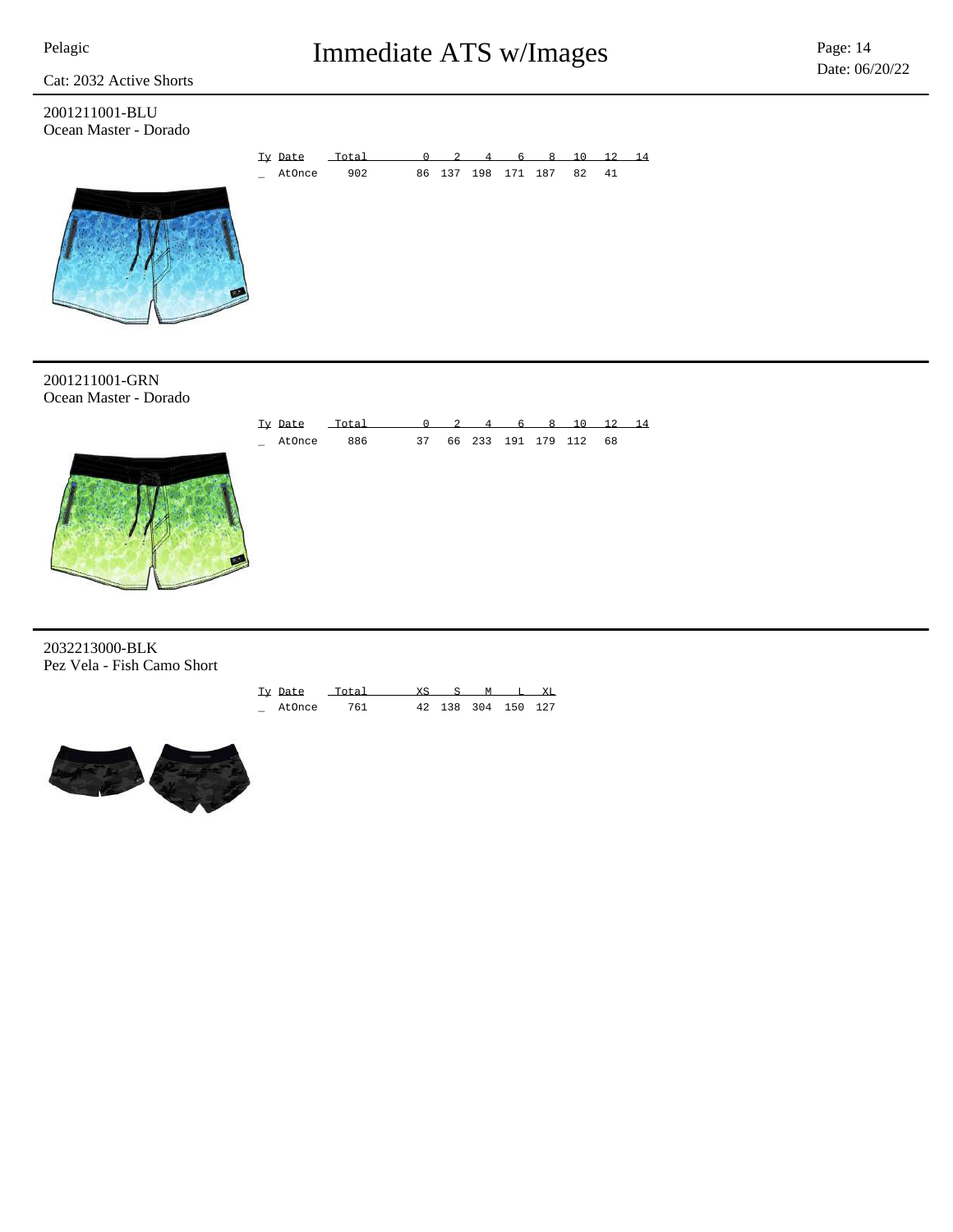Cat: 2041 Leggings

2041202001-BLK Fiji Legging - Fish Camo





Ty Date Total XS S M L XL \_ AtOnce 519 67 87 146 188 31

2041202001-LGY Fiji Legging - Fish Camo



2041211000-BLU Maui Legging - Dorado



| Tv Date |       |  |    |    |
|---------|-------|--|----|----|
| AtOnce  | 2 Q N |  | 81 | 99 |

2041211000-GRN Maui Legging - Dorado



| Ty Date |     | XS |  | M              | XT. |
|---------|-----|----|--|----------------|-----|
| AtOnce  | 506 |    |  | 63 168 106 159 |     |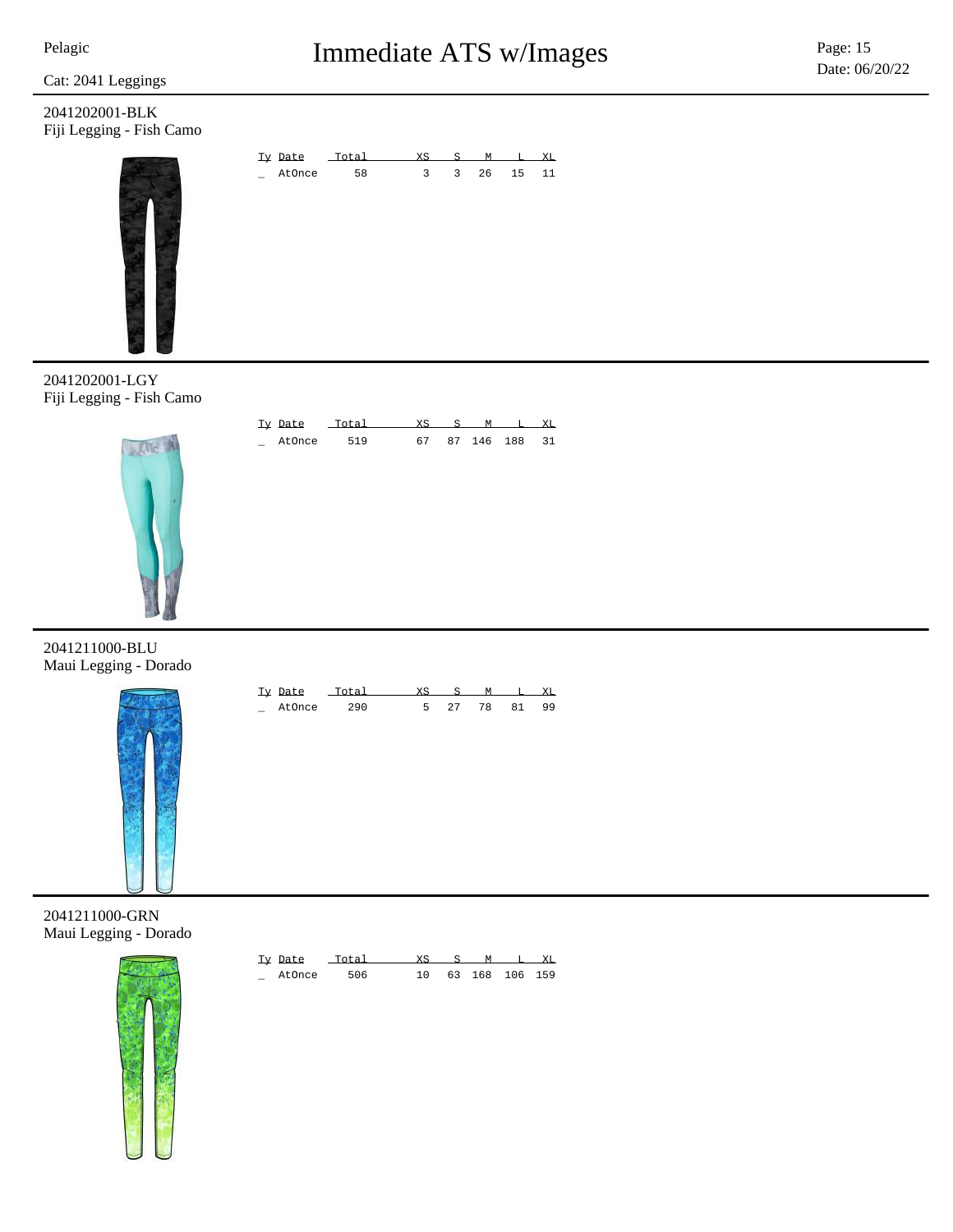Pelagic **Immediate ATS w/Images** Page: 16

Date: 06/20/22

Cat: 2061 Hooded Fleece

2061213000-BLK Icon Hoody - Fish Camo

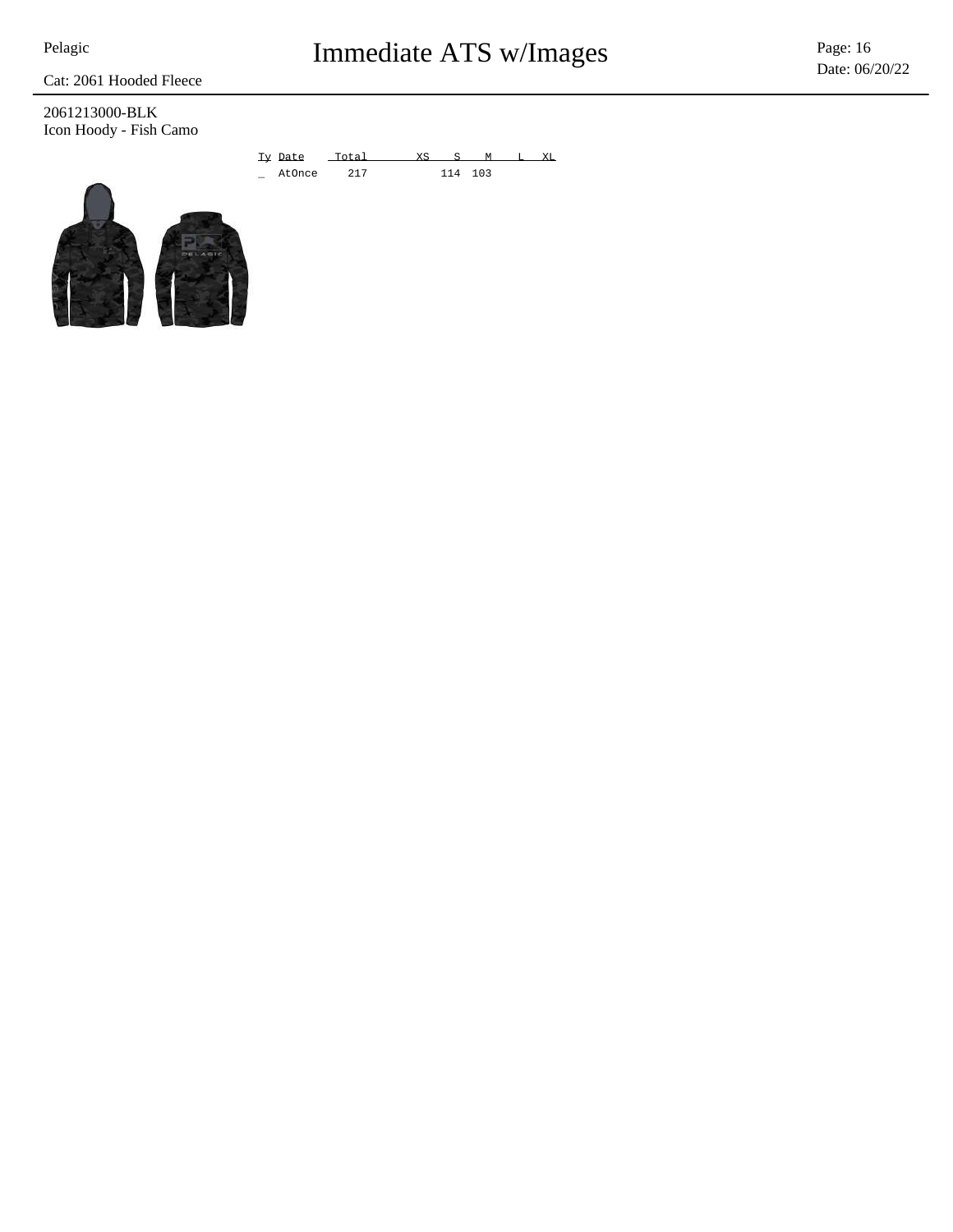2170213000-BLK Icon Premium S/S Crew





2170213000-WHT Icon Premium S/S Crew



### 217021300S-TAB Prem. T - Fishtail Blue Marlin

|                                           | Ty Date<br>_ AtOnce | Total<br>51 | XS_<br>4 | $\mathbf{S}$<br>10 | M<br>12 | 15                          | L XL<br>10 |
|-------------------------------------------|---------------------|-------------|----------|--------------------|---------|-----------------------------|------------|
| 217021301S-SMB<br>Prem. T - Fishtail Tuna |                     |             |          |                    |         |                             |            |
|                                           | Ty Date             | Total       | XS       | $^{\circ}$ S       |         | M L XL                      |            |
|                                           | _ AtOnce            | $7^{\circ}$ |          |                    |         | $1 \quad 3 \quad 1 \quad 2$ |            |
| $\cap$                                    |                     |             |          |                    |         |                             |            |

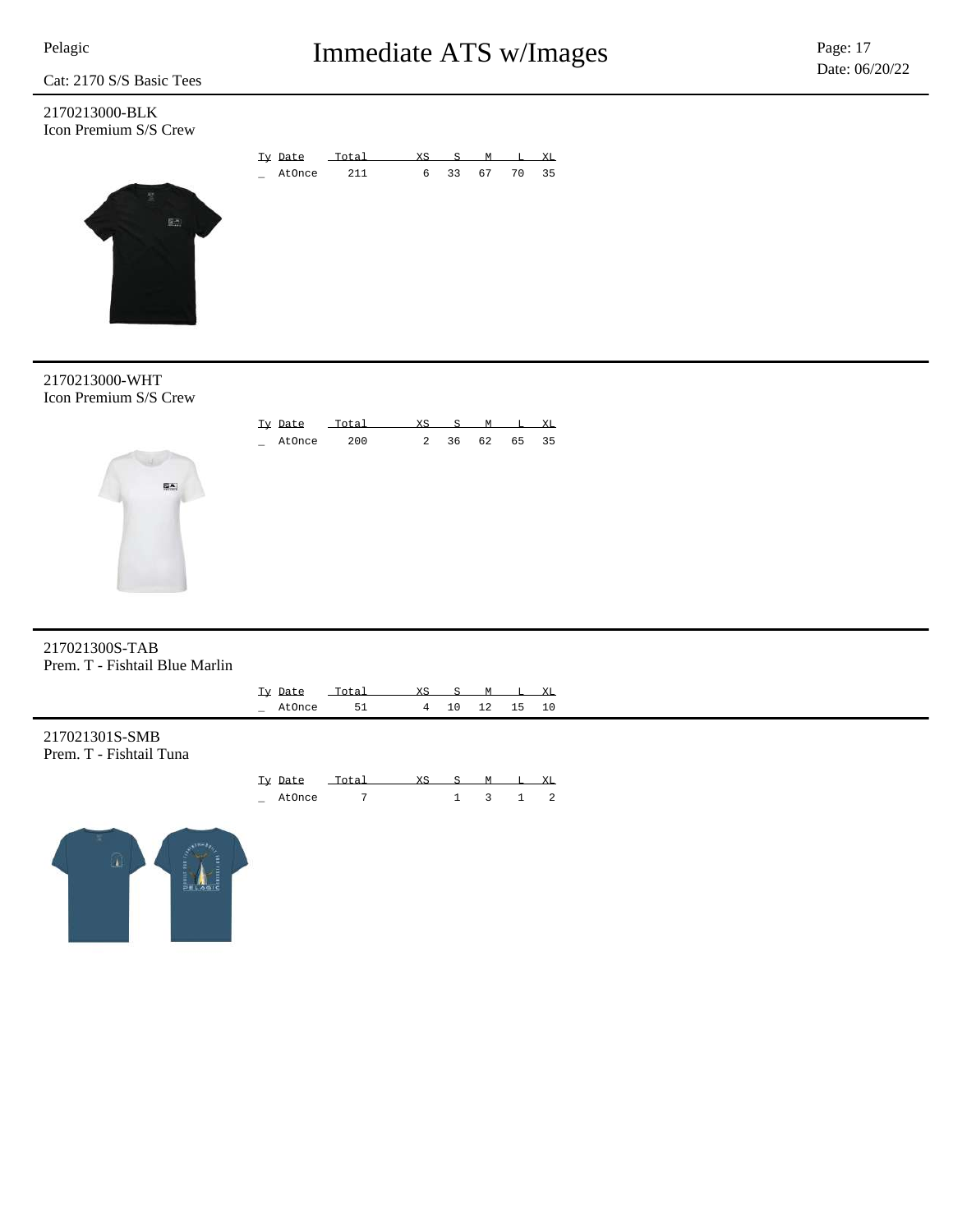### 217021302S-BLK Prem. T - Fishtail Dorado

 $\left( \mathbf{1}\right)$ 





2170221001-BLK Game Fish Premium Tee



| Tv Date | Totai |     |    |    |    | XT. |
|---------|-------|-----|----|----|----|-----|
| AtOnce  | 240   | 1 Q | 52 | 65 | 70 | る   |

2170221001-LBL Game Fish Premium Tee



| Ty Date | $T \cap T = 1$ | XS. |    | $S$ M T. |    | XT.  |
|---------|----------------|-----|----|----------|----|------|
| AtOnce  | 165            | 16. | 39 | 43       | 44 | - 23 |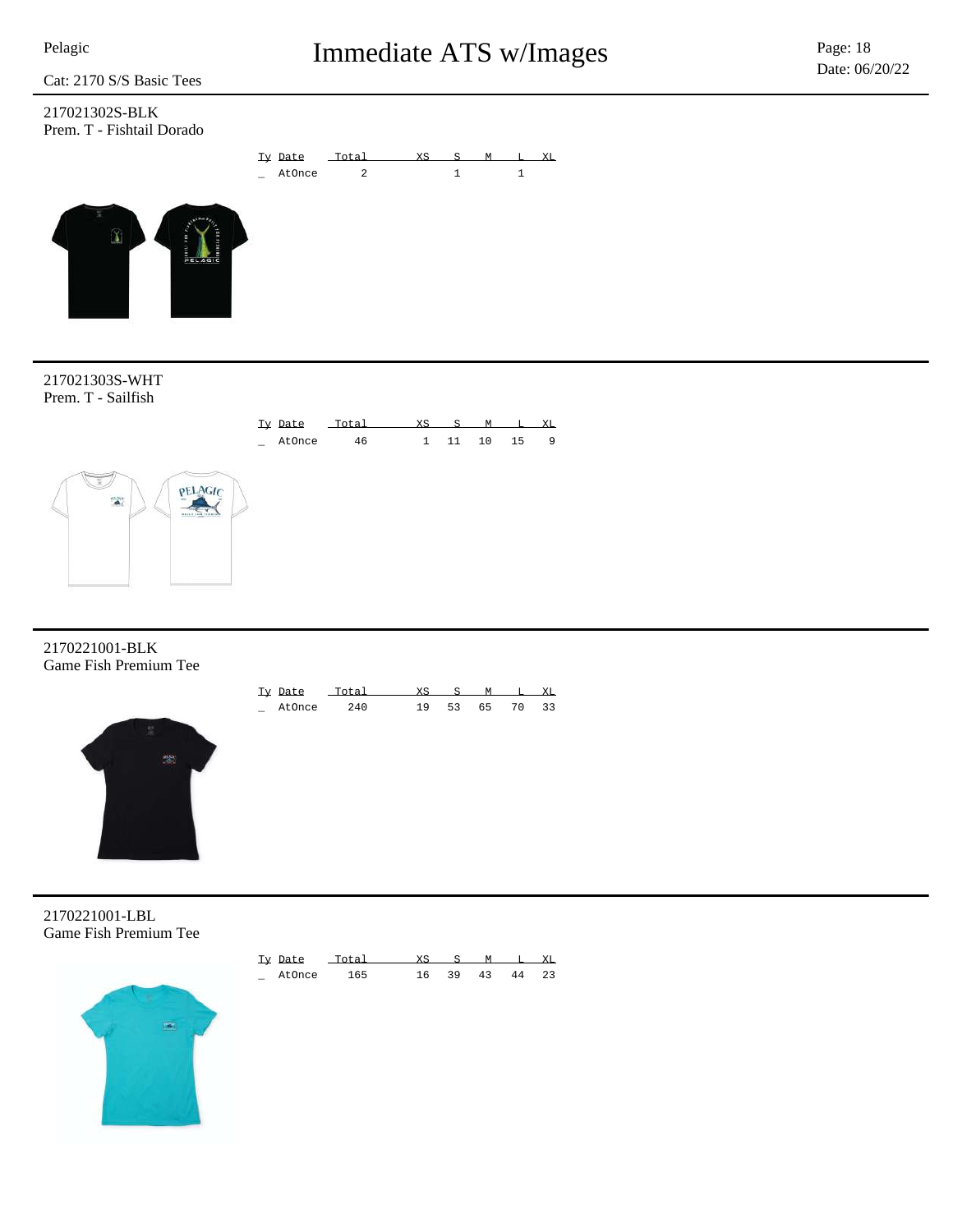### 2170221001-SMB Game Fish Premium Tee





2170221001-WHT Game Fish Premium Tee



### 217022101S-SMB Premium Tee- Twillight

| Tv Date | $T \cap T = I$ |    |        | УT. |
|---------|----------------|----|--------|-----|
| AtOnce  | コロー            | EΩ | 80 116 | 97  |



217022102S-BLK Premium Tee- Dolphin Fish



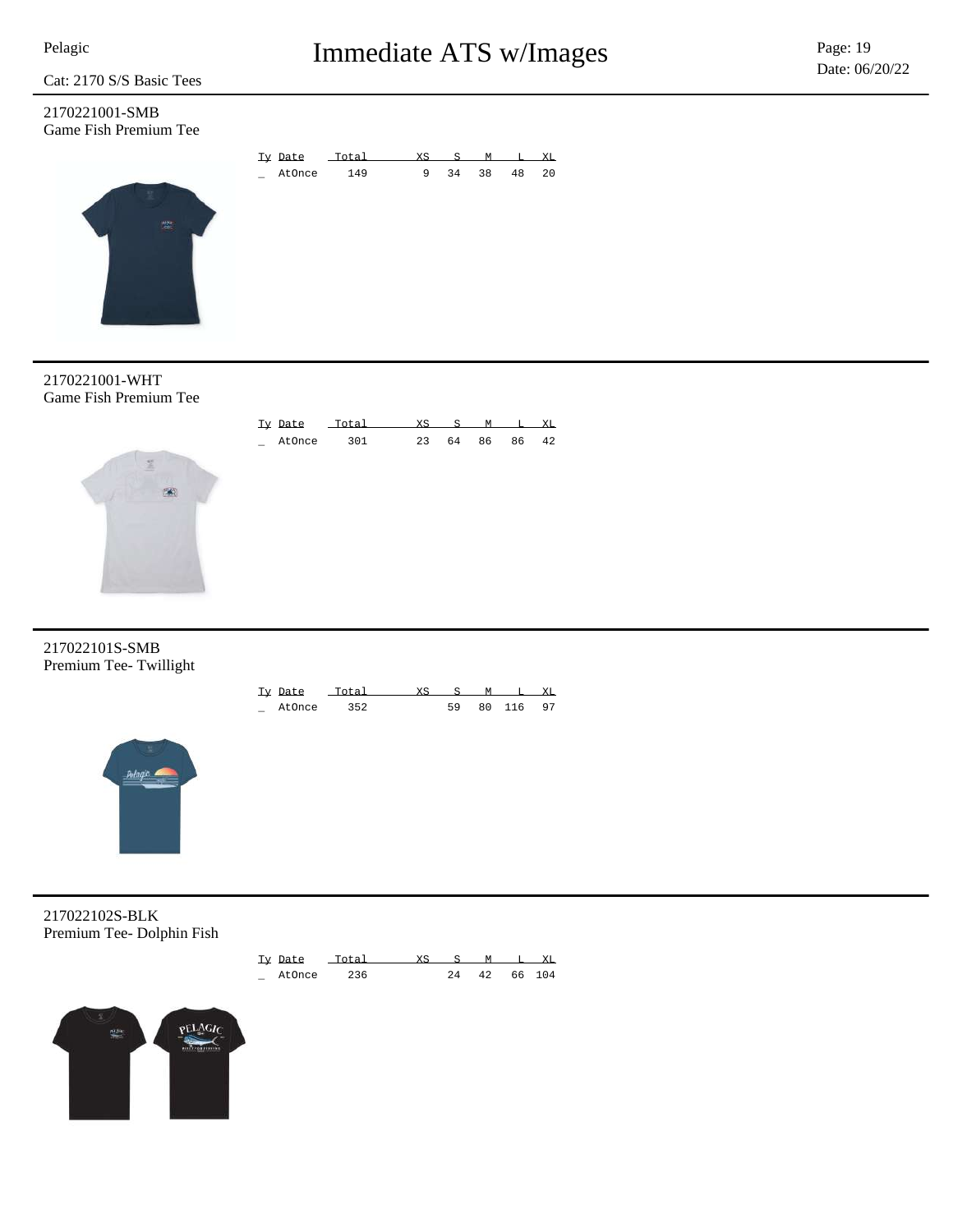217022102S-TAB Premium Tee- Dolphin Fish



217022103S-WHT Premium Tee- Blue Marlin



2171221009-SMB Wahoo FL Premium Tee



| Ty Date | Total |    |    |    | XL |
|---------|-------|----|----|----|----|
| AtOnce  | 223   | 44 | 65 | 68 | 32 |

2171221009-WHT Wahoo FL Premium Tee



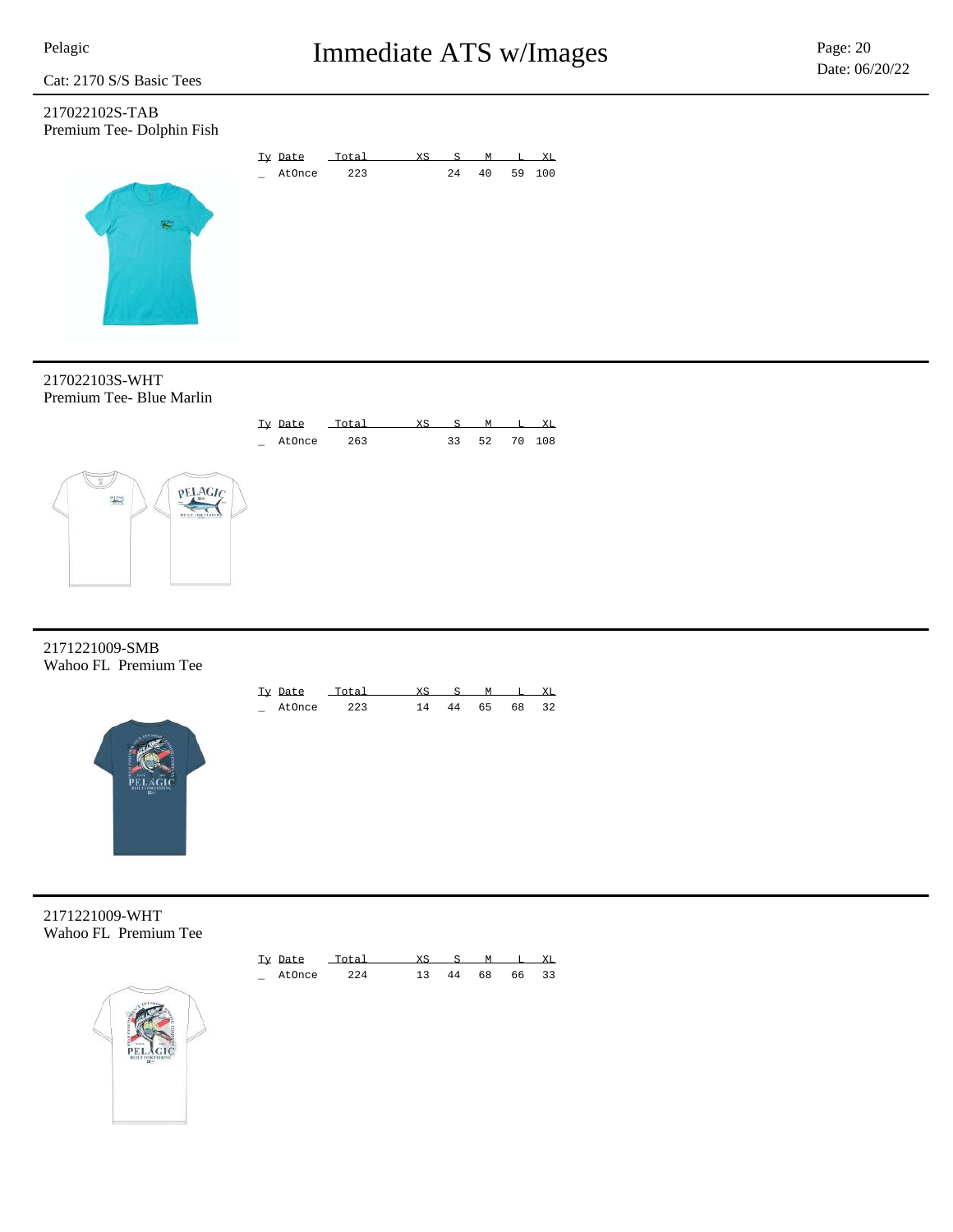Cat: 2301 Swim Tops

### 2301202001-LGY Key West Bikini Top- Fish Camo



Ty Date Total XS S M L XL D AtOnce 334 47 43 96 80 68

2301211000-SMB Key West Top- Gyotaku



### 2301211001-BLU Key West Top - Dorado





2301211001-GRN Key West Top - Dorado





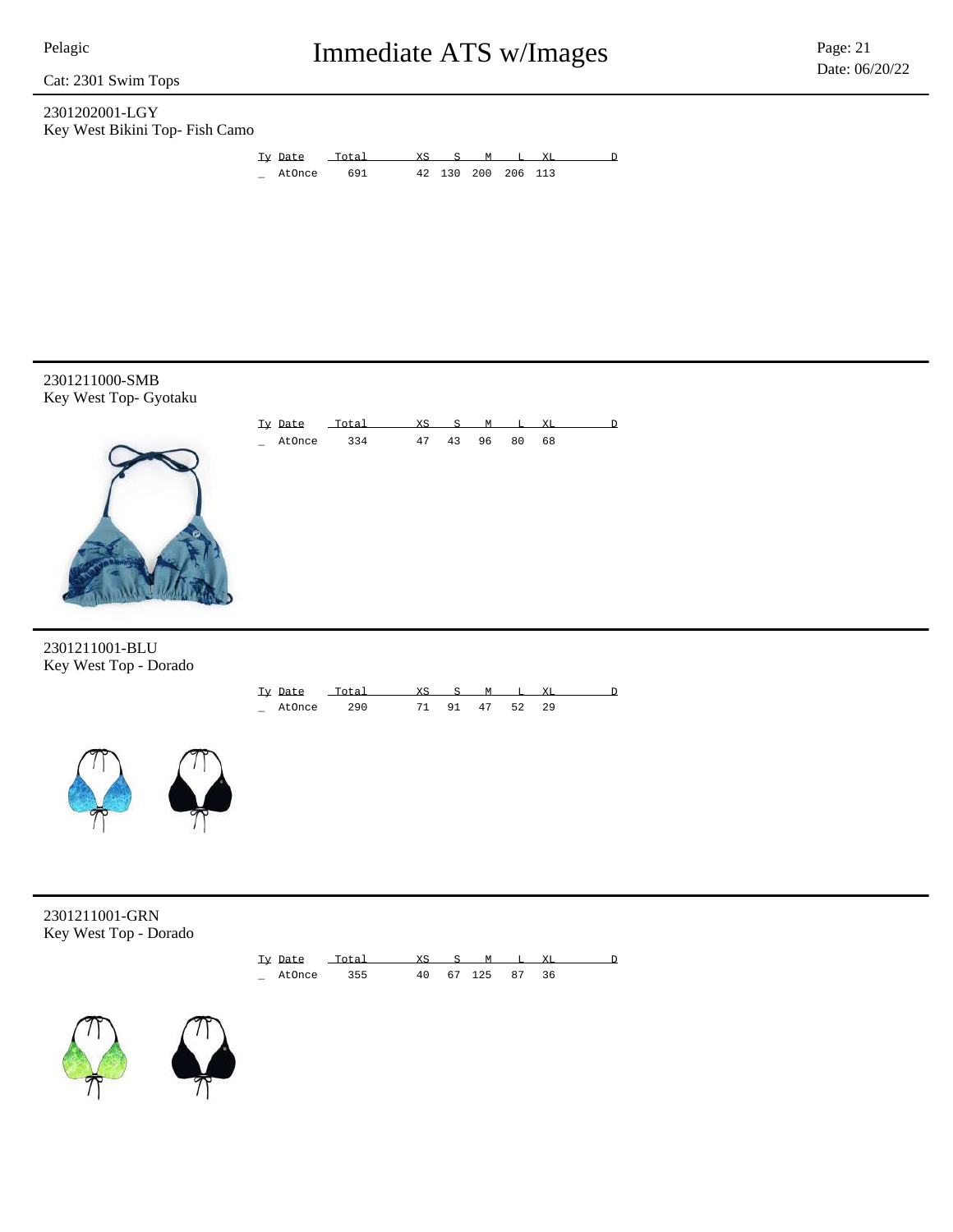Cat: 2320 Swim Bottoms

### 2320202001-LGY Key West Bottom - Fish Camo





2320211000-SMB Key West Bottom - Gyotaku



2320211001-BLU Key West Bottom - Dorado





2320211001-GRN Key West Bottom - Dorado



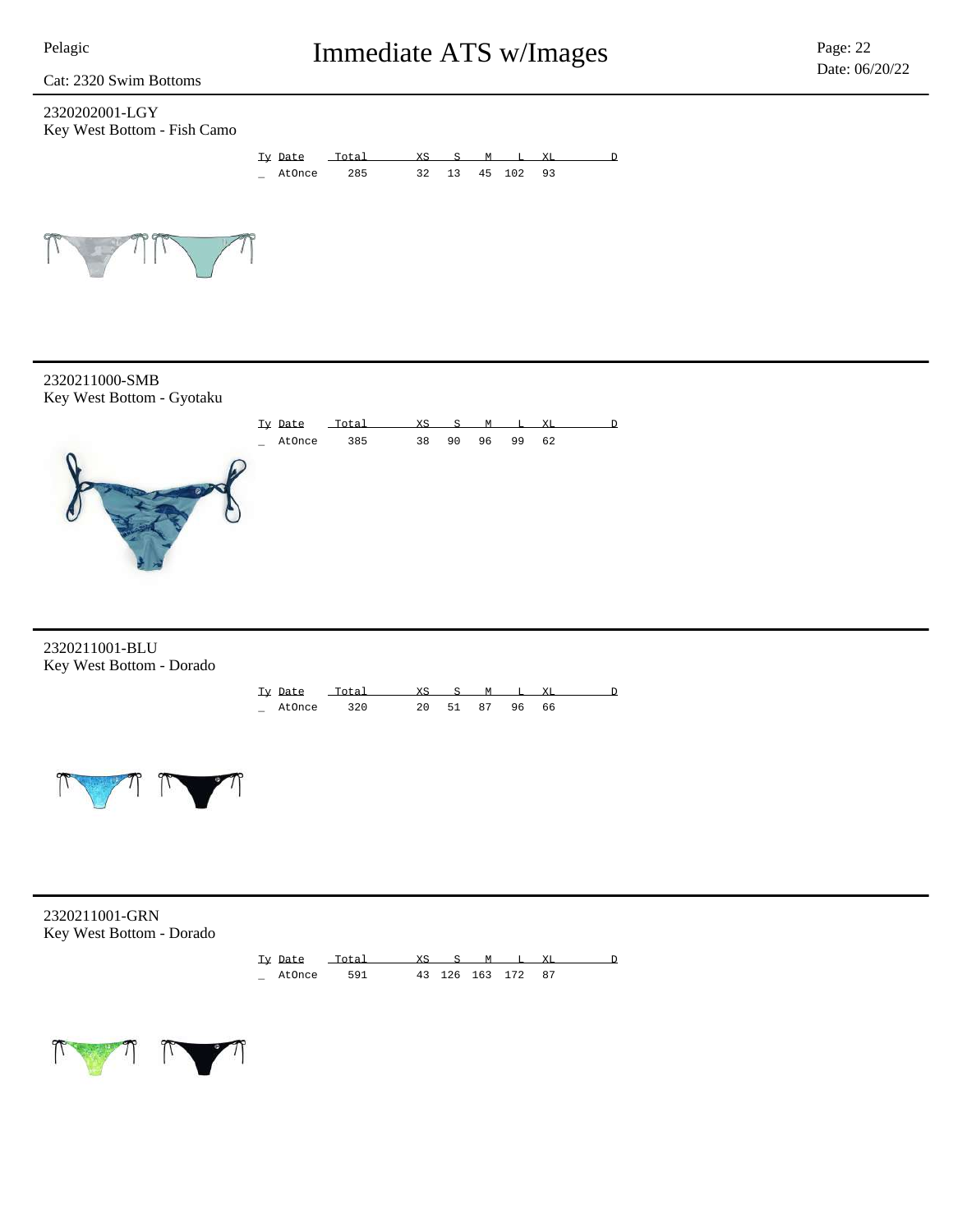| Artículo   | Descripción                           | <b>PVP</b> |
|------------|---------------------------------------|------------|
| 2001181002 | WAIKIRI BOARDSHORT DORADO             | 73,50€     |
| 2001181005 | MOANA HYBRUID - SHORT                 | 69,00€     |
| 2001192000 | DEEPSEA HYBRID SHORT                  | 69,00€     |
| 2001203000 | MOHANA HYBRID FISHING SHORT           | 69,00€     |
| 2001211001 | OCEAN MASTER - DORADO                 | 86,50€     |
| 2001211004 | DEEPSEA GYOTAKU WOMENS                | 69,00€     |
| 2001211015 | <b>TRAVERSE - WOMENS</b>              | 86,50€     |
| 2001213000 | <b>DEEP SEA</b>                       | 71,00€     |
| 2002181004 | CATALINA HYBRID DORADO GREEN          | 75,00€     |
| 2002221000 | MOANA HYBRID - AMERICAMO              | 75,00€     |
| 2002221001 | DEEP SEA US ANGLER-AMERICAMO          | 75,00€     |
| 2010181004 | <b>KELP LOVE TANK</b>                 | 35,00€     |
| 2010182001 | <b>BIKINI FISHINIG TEAM TANK</b>      | 33,50€     |
| 2010182004 | SAILFISH TANK TOP                     | 35,00€     |
| 2010191002 | <b>SUNSHINE STATE TANK</b>            | 35,00€     |
| 2010191004 | <b>FLORIDA GIRL TANK - HGY</b>        | 35,00€     |
| 2010191005 | <b>BAHAMAMOMA TANK</b>                | 35,00€     |
| 2010192001 | BIKINI FISHINIG TEAM TANK MUL         | 35,00€     |
| 20102103S  | TANK - FISHTAIL DORADO                | 40,00€     |
| 2010213000 | DORADO ICON BLUE RACERBACK TNK        | 38,00€     |
| 2010213001 | DORADO ICON GREEN TANK                | 38,00€     |
| 2010213002 | AMERICANO RACERBACK                   | 37,50€     |
| 2010213003 | FISH CAMO BLACK RACERBACK TANK        | 38,00€     |
| 201021301S | TANK - FISHTAIL TUNA                  | 40,00€     |
| 201021303S | TANK - FISHTAIL DORADO                | 40,00€     |
| 2010221000 | AMERICAMO ICON PREMIUM TANK           | 40,00€     |
| 2010221001 | <b>GAME FISH PREMIUM TANK</b>         | 40,00€     |
| 2011181001 | LIDO PERFORMANCE TANK WHT             | 68,80€     |
| 2011181002 | LIDO PERFORMANCE TANK - HEXED         | 71,00€     |
| 2011181006 | LIDO PERFORMANCE TANK -DORADO         | 71,00€     |
| 2011182001 | <b>FLORIDA PREMIUM TANK- BUR</b>      | 48,00€     |
| 2011193000 | OCEANFLEX LIDO PERFORMANCE TANK - HBK | 69,00€     |
| 2015181001 | SOLAR PRO - HEXED                     | 109,00€    |
| 2015181003 | <b>SOLAR PRO - SOLID</b>              | 82,00€     |
| 2015181004 | ULTRATEK PRO LS HOODED                | 86,30€     |
| 2015181005 | SOLAR PERFORMANCE WOMENS              | 63,00€     |
| 2015191000 | FLORIDA ULTRATEK PRO LS HOODED        | 86,00€     |
| 2015191001 | SOLAR PRO HEX DORADO                  | 81,00€     |
| 2015193000 | FLORIDA ULTRATEK PRO LS HOODED        | 86,00€     |
| 2015202000 | <b>ULTRATEK - BELIZE - WHITE</b>      | 73,00€     |
| 2015202001 | ULTRATEK - FISH CAMO WHITE            | 73,00€     |
| 2015211000 | ULTRATEK - FISH CAMO LT GREY          | 62,50€     |
| 2015211005 | ULTRATEK HOODIE GYOTAKU               | 74,00€     |
| 2015211006 | ULTRATEK HOODIE DORADO                | 74,00€     |
| 2015211007 | SOLAR PRO DORADO                      | 82,00€     |
| 2015211008 | <b>EXO TECH - DORADO</b>              | 94,00€     |
| 2015213001 | EXO TECH - FISH CAMO - BLK            | 94,00€     |
| 2015213009 | <b>AQUATEK V-NECK</b>                 | 82,00€     |
| 2015221001 | AQUATEK AMERICAMO                     | 75,00€     |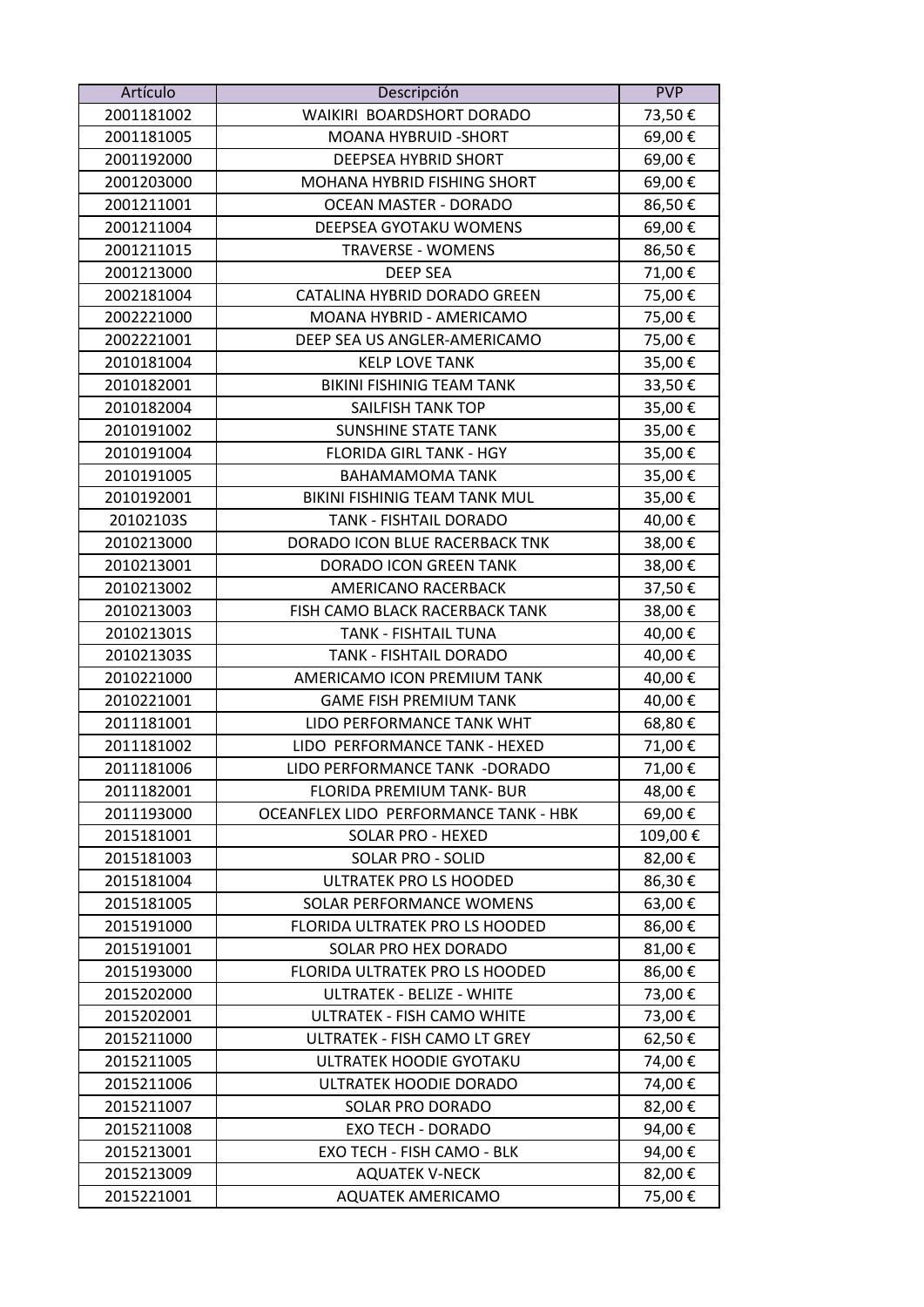| 2015221002  | AQUATEK V-NECK- ICON AMERICAMO            | 82,00€  |
|-------------|-------------------------------------------|---------|
| 2015221003  | AQUA TEK HOODED-GAME FISH                 | 82,00€  |
| 2015221004  | AQUATEK HOODED- ICON AMERICAMO            | 82,00€  |
| 2015221007  | EXO-TECH ICON - AMERICAMO                 | 113,00€ |
| 2015221019  | <b>AQUATEK WAHOO FL</b>                   | 82,00€  |
| 201522105S  | <b>AQUATEK TWILLIGHT</b>                  | 82,00€  |
| 201522106S  | <b>AQUATEK DOLPHIN FISH</b>               | 82,00€  |
| 201522107S  | <b>AQUATEK BLUE MARLIN</b>                | 82,00€  |
| 2021181001  | <b>BALBOA PERFORMANCE DRESS HEX</b>       | 75,00€  |
| 2031181001  | <b>BAHAMA SHORT TEX</b>                   | 81,00€  |
| 2031191001  | <b>BALI ACTIVE SHORT - DORADO HEX</b>     | 69,00€  |
| 2031191002  | <b>BALI ACTIVE SHORT - AMBUSH PNK</b>     | 69,00€  |
| 2031202000  | <b>BALI ACTIVE SHORT - BELIZE</b>         | 69,00€  |
| 2031202001  | <b>BALI ACTIVE SHORT - FISH CAMO</b>      | 69,00€  |
| 2032181001  | <b>BALI ACTIVE SHORT -HEXED</b>           | 68,00€  |
| 2032181002  | <b>BALI ACTIVE SHORT - DORADO</b>         | 69,00€  |
| 2032182001  | <b>BALI ACTIVE SHORT - AMERICAMO</b>      | 69,00€  |
| 2032221000  | <b>BALI ACTIVE SHORT - AMERICAMO</b>      | 75,00€  |
| 2041181002  | FIJI LEGGING HEX                          | 99,00€  |
| 2041181003  | <b>MAUI LEGGING HEXED</b>                 | 78,00€  |
| 2041181005  | LANAI CAPRI - HEXED                       | 94,00€  |
| 2041181006  | LEGGING PROFORM CAPRI                     | 94,00€  |
| 2041181007  | <b>ACTIVE CAPRI</b>                       | 80,00€  |
| 2041191001  | MAUI LEGGING -HEX DORADO GREEN            | 86,50€  |
| 2041191002  | MAUI LEGGING - AMBUSH - PINK              | 78,00€  |
| 2041191003  | FIJI LEGGING AMERICANO BLUE               | 98,80€  |
| 2041191004  | LEGGING PROFORM CAPRI - AMBUSH            | 78,00€  |
| 2041193000  | FIJI LEGGING HBK                          | 98,80€  |
| 2041202000  | FIJI LEGGING - BELIZE                     | 99,00€  |
| 2041202001  | FIJI LEGGING - FISH CAMO                  | 99,00€  |
| 2041211000  | MAUI LEGGING - DORADO                     | 86,50€  |
| 2041221000  | FIJI LEGGING - SOLID                      | 99,00€  |
| 2041221001  | MAUI LEGGING - AMERICAMO                  | 94,00€  |
| 2170213000  | <b>ICON PREMIUM S/S TEE</b>               | 45,00€  |
| 21721910001 | TAILS UP! PREMIUM V-NECK GREY             | 45,00€  |
| 2172191003  | SAILFISH PREMIUM V-NECK                   | 45,00€  |
| 2202181001  | <b>WOMENS FOAM TRUCKER</b>                | 32,50€  |
| 2202182001  | BIKINI FISHING TEAM TRUCKER HAT           | 35,00€  |
| 2203191000  | OFFSHORE CAP - AMBUSH PINK                | 32,50€  |
| 2205191001  | <b>BAJA STRAW SUN HAT - AMBUSH PINK</b>   | 45,00€  |
| 2207191001  | PERFORMANCE VISOR AMBUSH PNK              | 30,00€  |
| 2208181001  | <b>HEADBANDS 3PK DORADO</b>               | 23,00€  |
| 2208181002  | <b>HEADBANDS 3PK HEXED</b>                | 23,00€  |
| 2264201000  | 20 oz TUMBLER - SOLID                     | 37,50€  |
| 2301181007  | <b>OLYMPIA SPORTS HALTER</b>              | 69,00€  |
| 2301191001  | LAHAINA REVERSIBLE BIKINI TOP DORA GREEN  | 68,80€  |
| 2301191002  | LAHAINA REVERSIBLE BIKINI TOP-AMERICAMO   | 53,72€  |
| 2301191003  | LAHAINA REVERSIBLE BIKINI TOP-AMBUSH PINK | 69,00€  |
| 2301192000  | LAHAINA REVERSIBLE BIKINI TOP-SANCHO      | 69,00€  |
| 2301202000  | KEY WEST TOP - BIKINI BELIZE              | 69,00€  |